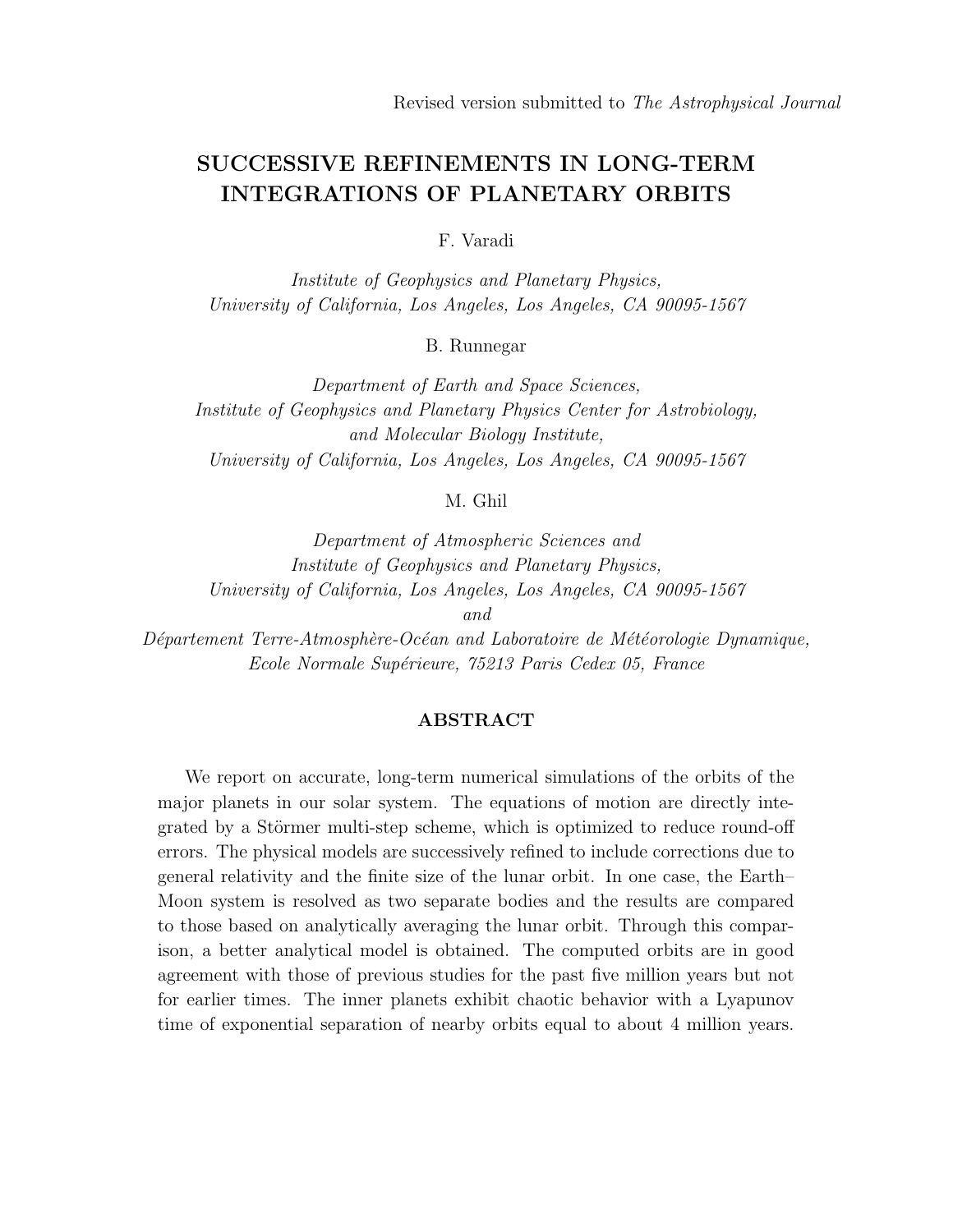Modeling uncertainties and chaos in the inner solar system restrict the accuracy of the computations beyond the past 50 million years. We do not observe marked chaos in the motion of the Jovian planets in our 90-million year integration, and infer that the Lyapunov time for those planets is at least 30 million years.

Subject headings: methods: N-body simulations — solar system: general

## 1. INTRODUCTION

## 1.1. Background and Motivation

The long-term evolution of the orbits of the major planets is an important problem for astronomy, as well as the geosciences. Numerical simulations of planetary orbits have become fairly common in the past decades, but their main goal so far has been the understanding of orbital dynamics and not necessarily very high accuracy. It does not particularly matter for an astronomer whether Earth's orbital eccentricity was low or high at a given time, as long as the reasons for its variations are well understood. For the geosciences, however, the actual numbers are more important since geological records of isotope ratios are routinely compared to and interpreted using orbital variations (Hays, Imbrie & Shackleton 1976; Berger et al. 1984; Imbrie et al. 1992, 1993). The exact connections between Earth's orbital variations, its climate evolution, and its geological record are still a matter of debate (Ghil 1994; Gildor & Tziperman 2000; Zachos et al. 2001). Paleoclimatologists need therefore more accurate orbital data, covering longer time intervals, as they try to unravel the complex, evolving interactions between Earth's orbital parameters and climate.

For achieving high accuracy, we had to carefully consider both the physical model used in computing accelerations and the simulation methodology. Our choice for the latter is an improved version of the classical Störmer scheme (e.g., Quinlan 1994), which two of the present authors had used in previous studies (Grazier et al. 1995; Varadi, Ghil & Kaula 1999a). The real difficulty is with the physical model. There are a number of small corrections to the equations of motion which could have noticeable effects on the long-term evolution of orbits (e.g., Quinn, Tremaine & Duncan 1991; Laskar 1999).

Our approach here is to gradually refine the physical model, until corrections become unimportant compared to integration errors and the effects of chaos. We have not reached that point yet. At present, it is the uncertainties in modeling the Earth–Moon system that limit the validity of our simulations and not integration errors. This is so even without considering tides, as we treat the planets as point masses for now. Chaos (e.g., Lichtenberg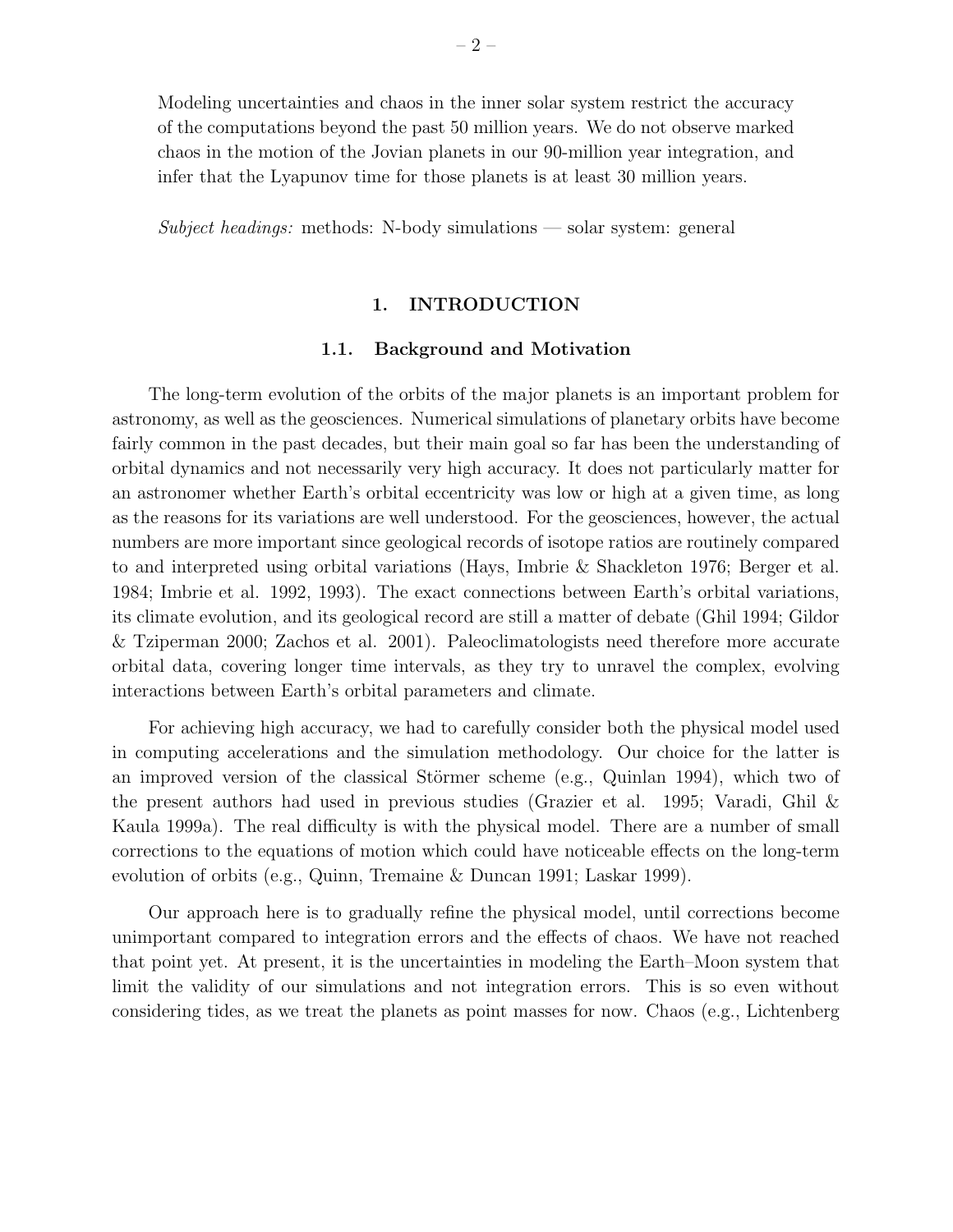& Lieberman 1992), however, further constrains the validity of our numerical results, making them less reliable beyond about 70 million years (Myr). Overall, we believe that the details of our computations can be trusted for the past 50 Myr, except for Mercury's position along its orbit.

Accuracy can also be important for astronomers, however. For certain problems of solar system dynamics, more accurate orbital computations can make not only quantitative but also qualitative differences. When the numerical evidence that is available to draw a conclusion is only marginal, one has to worry about small effects. For instance, in our most elaborate physical model the motion of the Jovian planets does not appear to be chaotic. This contradicts, on the face of it, the results of Sussman and Wisdom (1992) and Murray and Holman (1999) who used simpler models, different simulation methods, different initial data, and a different way of detecting chaos. We also have to emphasize that our 90-Myr simulations are not long enough to rule out chaotic behavior with Lyapunov time (i.e., inverse of leading Lyapunov exponent) longer than about 30 million years. Furthermore, the solar system as a whole is chaotic since the inner solar system is chaotic. The effect of the latter on the motions of the Jovian planets might be difficult to detect, for two reasons: (i) the relatively small mass of the inner planets; and (ii) the fact that their effect has to compete with integration errors.

Before going any further, it is worth demonstrating the differences between our results and earlier ones. In Fig. 1, Earth's orbital eccentricity is compared for a short time interval (0.3 Myr) around 24 Myr in the past, which is the traditionally accepted age for the Oligocene–Miocene boundary in geology (23.8 Myr, according to Berggren et al. 1995; but see also Shackleton et al. 2000 for a different view). Laskar's (1990, 1999) solution appears to be quite different from ours, even when we use the analytical Earth–Moon model of Quinn et al. (1991), which is supposedly very similar to the one used by Laskar (see also Laskar, Quinn & Tremaine 1992). Moreover, our results, when using the model of Quinn et al. (1991), still disagree to a noticeable extent with the present paper's simulation in which the Earth and the Moon are resolved as separate bodies. Our improved analytical model, obtained through such comparisons, seems to work much better, in a sense that will be explained in Secs. 5.3 and 6.

In the next subsection, we briefly discuss orbital and climate variations. In Sec. 2, we consider the problem of achieving high accuracy, both in terms of methodology and physical models. The numerical scheme and the code are described in Sec. 3, while the accuracy of our simulations and the effects of chaos are analyzed in Sec. 4. The details of the physical models are discussed in Sec. 5. Comparisons between simulation results are made in Sec. 6 and conclusions follow in Sec. 7. Most of the technical details regarding long-term, direct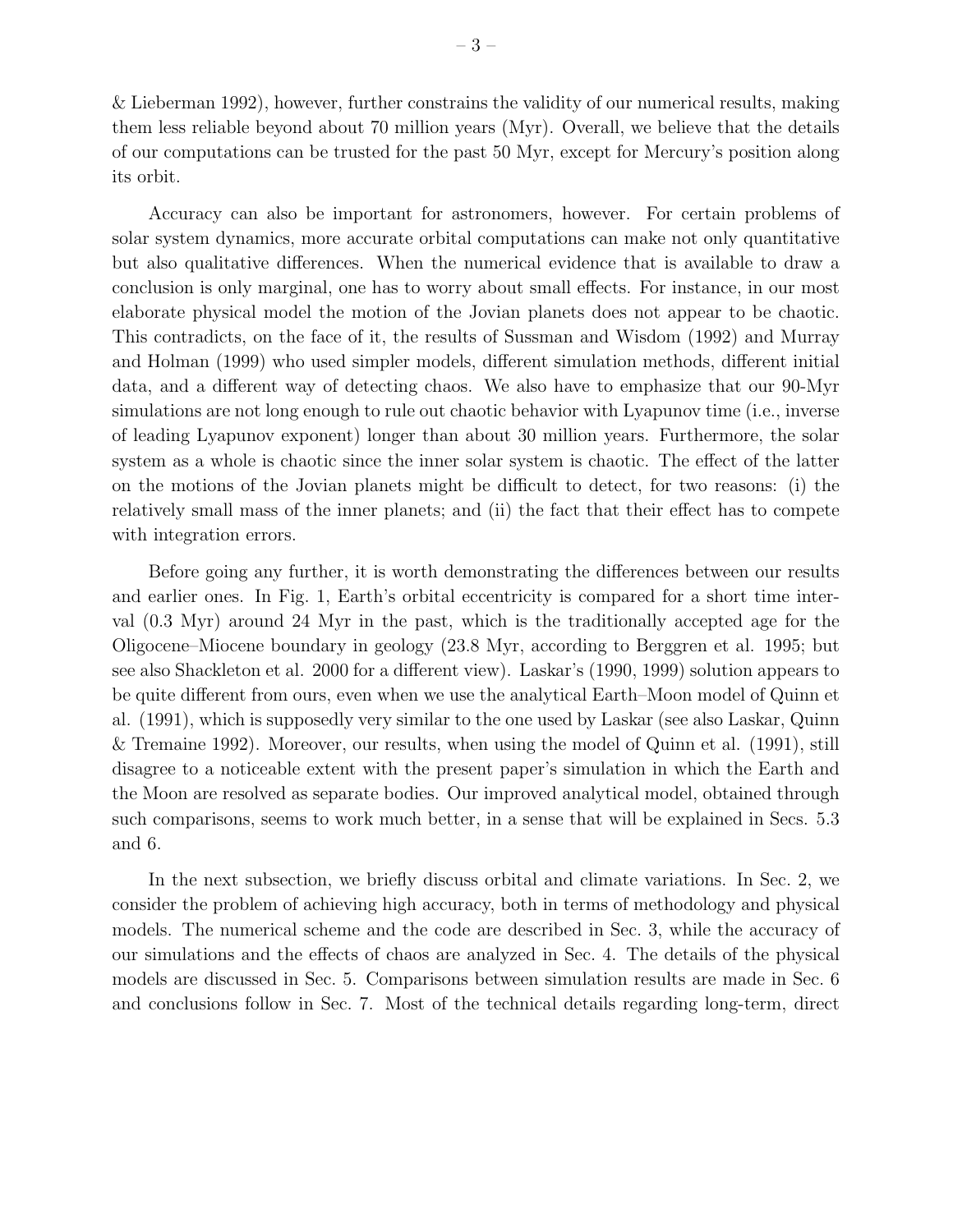integrations of orbits by multi-step schemes have been presented in other papers (e.g., Quinn et al. 1991) and we do not repeat them here. Several data sets from our simulations are freely accessible<sup>1</sup>. and others can be made available upon request.

#### 1.2. Orbital and Climate Variations

Since the present study is partly motivated by problems in paleoclimatology, a brief sketch of this field is worth a digression. The largest climate changes in the past few Myr were in the form of transitions between warmer, relatively ice-free episodes like the present and the much cooler, glacial episodes when large portions of North America, northern Europe and Asia were covered with ice sheets. The astronomical theory attempts to explain the occurrence and cyclicity of ice ages by purely external causes, namely, variations in the Earth's orbit and rotation axis (Milankovitch 1941; Imbrie & Imbrie 1986; Zachos et al. 2001). Such changes modulate the amount of solar radiation reaching the Earth's surface, both its globally averaged value and its spatio-temporal distribution. For instance, an increase in obliquity results in larger differences between the seasons, especially for high latitudes.

There are three astronomical variables used in paleoclimatology: the obliquity, the eccentricity multiplied by the sine of the longitude of perihelion, measured from the vernal equinox, and eccentricity itself. The annually averaged insolation integrated over the whole surface of the Earth is a function of eccentricity and semi-major axis. Since fractional variations of the latter are very small for Earth, the main astronomical variable of interest in paleoclimatology is eccentricity.

The theory explains many features observed in the geological record of the past 2.5 Myr. Obliquity cycles, of about 40,000 years, for instance, can be detected in various ice and deep-sea drill core data. But the largest variations, with periods around 100,000 years, remain difficult to explain by orbital variations alone, as are large variations with periods as short as a few thousand years (Ghil & Childress 1987; Ghil 1994). Nevertheless, it is routine in the geosciences to interpret geological records in terms of orbital variations and even to tune (Imbrie et al. 1992, 1993; Shackleton et al. 1999) or calibrate (Renne et al. 1994) the age of the records according to these variations. This is partly through necessity since only stratigraphic thickness can be reliably measured in geology and its relationship to age has to be inferred indirectly.

There are other theories of glaciation cycles, which take into account the internal dy-

<sup>1</sup>http://www.astrobiology.ucla.edu/SSO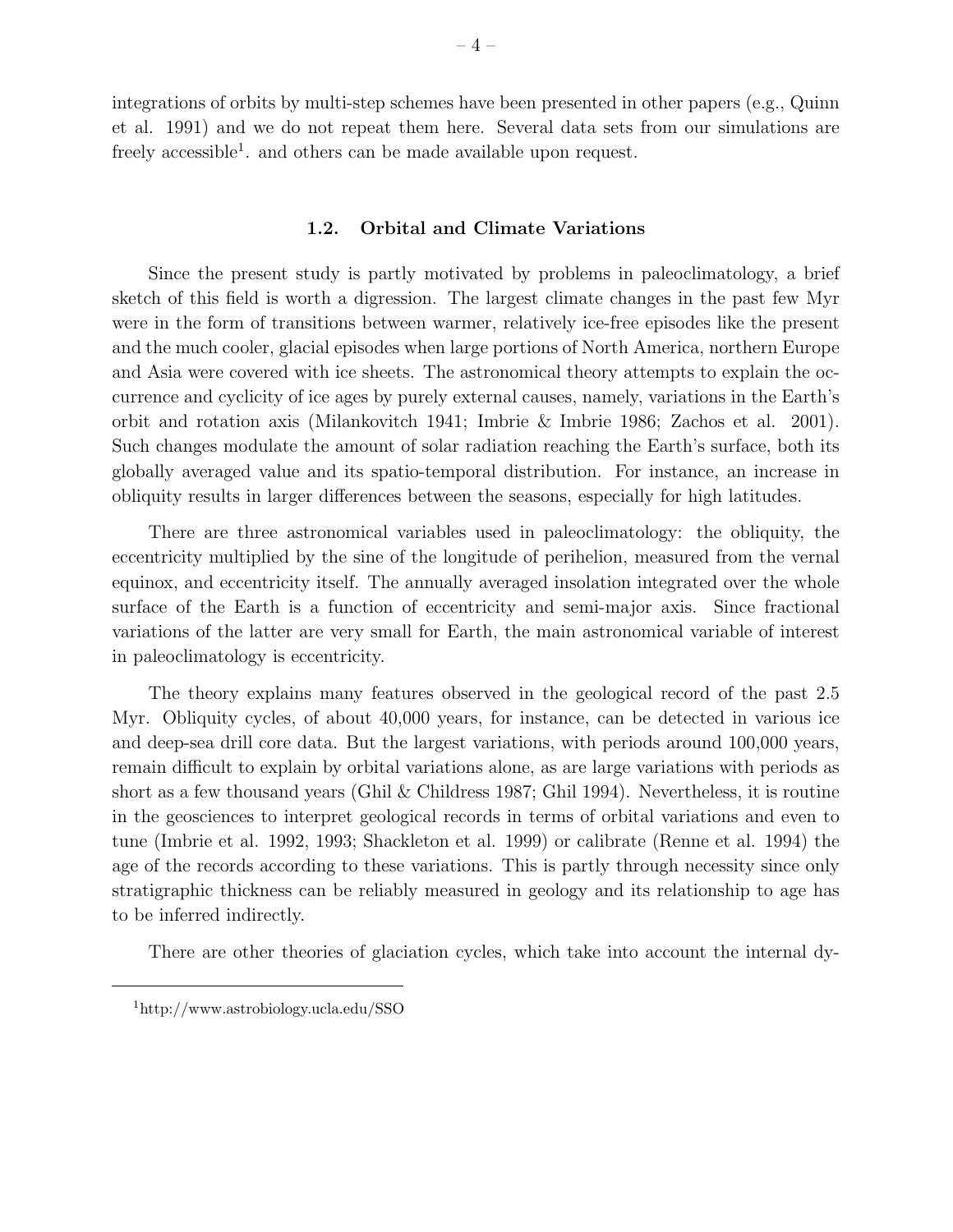namical processes of the climate system, while not discounting orbital forcing. Changes in ice cover lead to variations in planetary albedo, which, in turn, affects temperature (Budyko 1969; Sellers 1969). The latter influences the hydrological cycle and, hence, the growth of ice sheets (Ghil & Le Treut 1981; Gildor & Tziperman 2000). Another important component is the isostatic rebound of the lithosphere after the melting of ice sheets (Weertman 1976; Birchfield & Ghil 1993). Some models with such feedbacks can reproduce the 100,000-year cyclicity as a result of nonlinear interactions between very small insolation changes due to variations in Earth's orbital parameters and the internal oscillations of the climate system (Ghil 1994; Gildor & Tziperman 2000).

The ultimate explanation for the 100,000-year cyclicity in glaciations that dominated the past few Myr is yet to be found. Nevertheless, the astronomical calibration of the geological record is already in progress for the much older Oligocene and Miocene times, part of which is shown in Fig. 1. Interestingly, the prolonged eccentricity minimum around 23.9 Myr in our results appears to be very close to the traditional age of the Oligocene–Miocene boundary (23.8 Myr), as well as to the Mi-1 cooling event which is represented by extreme values in  $\delta^{18}$ O and  $\delta^{13}$ C records (Zachos et al. 2001). Shackleton et al. (2000) used Laskar's (1990, 1999) orbital simulations to calibrate the Oligocene–Miocene time scale and concluded that the boundary between the two is about 1 Myr younger than the traditionally accepted age. This discrepancy will be dealt with in detail elsewhere.

# 2. GENERAL CONSIDERATIONS

#### 2.1. Analytical vs. Numerical Methods

There are two main approaches to compute planetary orbits accurately for long times. Laskar (1990) first orbitally averaged the mutual perturbations between planets, based on the work of Duriez (1982), and then numerically integrated the resulting secular system. The latter is represented as truncated series expansions in planetary masses, orbital eccentricities and inclinations. Laskar's results have replaced to a large extent the classical ones of Berger (1978) and Bretagnon (1982) as the main reference in the geosciences for the past evolution of planetary orbits (see above).

The other approach is the direct integration of the equations of motion. We consider the work of Quinn et al. (1991) to be the most advanced in this direction and we follow it in many respects. Since their work, however, there has been considerable increase in the speed of computers, allowing more extensive studies and much longer simulations.

For the most part, the technical details of our simulations are straightforward. As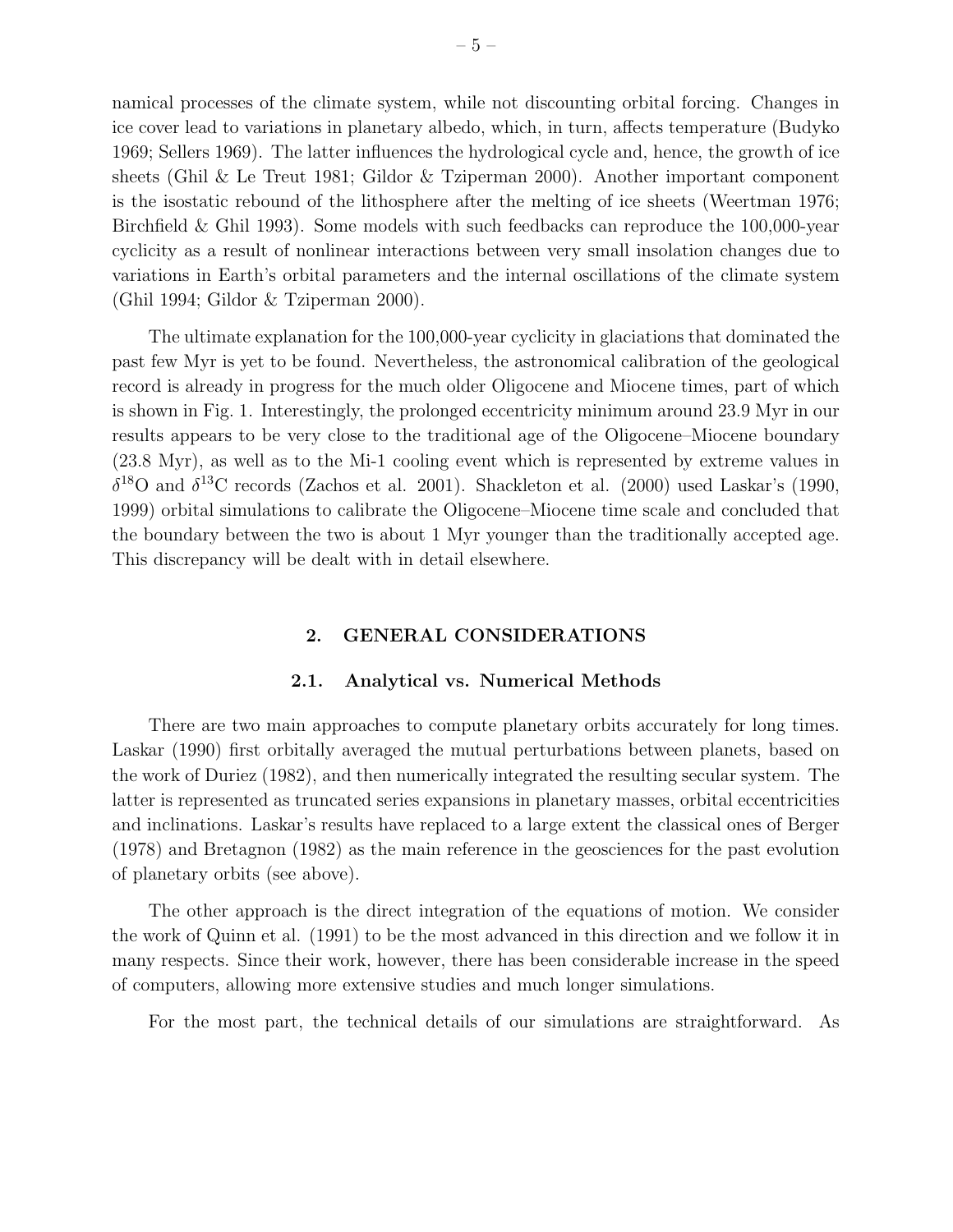opposed to Laskar's (1990) averaging, we directly integrate the equations of motions, as did Quinn et al. (1991). We have carried out orbital averaging in the past for various problems, sometimes using series expansions with hundreds of thousands of terms (Varadi, Ghil & Kaula 1995; Ghil, Varadi & Kaula 1996). We found that straightforward averaging over the orbital time scale fails for the case of our solar system because Jupiter and Saturn are too close to the 5:2 mean-motion resonance (Varadi et al. 1995, 1999a). It is this same 5:2 near-resonance between Jupiter and Saturn that led Laskar (1990) to adjust his secular system to better match his results to those of direct numerical integrations. Hence, we follow Quinn et al. (1991), but employ a new, improved integrator and faster computers. In one simulation, we even resolved the Earth–Moon system as two separate bodies, resulting in a ten-fold decrease in speed. Such a simulation would have been quite impractical until now.

#### 2.2. Numerical Issues

The goals regarding accuracy have to be realistic. Despite progress in the past decade, we face essentially the same problems as Quinn et al. (1991). We use double-precision floating point arithmetical operations on ordinary digital computers since quadruple-precision floating point arithmetic is not available in off-the-shelf hardware. At every step there is a loss of information in the form of round-off error, as only a finite number of digits can be retained for subsequent integration steps. These errors accumulate over time and their effects can only be minimized, but not completely overcome. The presence of chaos, moreover, severely limits the accuracy of orbital integrations on the time scale of millions of years. Chaos causes initial errors to grow exponentially in time, and so the simulated orbits diverge from the correct ones.

Since we had to integrate for millions of years and carry out several simulations, we had to select a relatively fast integration scheme. This, together with the goal of high accuracy, naturally led us to a multi-step scheme. We use a Störmer scheme (Quinlan 1994) because its properties are well-known and we are familiar with it. Another possibility would have been to use a symmetric method (Quinlan & Tremaine 1990), which has several advantages, but also a major drawback: the principal roots of the method on the unit complex circle can lead to resonant interactions, as shown by Quinlan (1999). When the number of steps per orbit is resonant, the integration error is orders of magnitude larger than that for a comparable Störmer scheme. It is difficult to avoid these resonances.

We have also used various versions of the Wisdom  $\&$  Holman (1991) mapping in other projects (e.g., Musotto et al. 2002), but not in the present one. The mapping is a symplectic scheme specific to perturbed planetary motions which, as the name implies, preserves the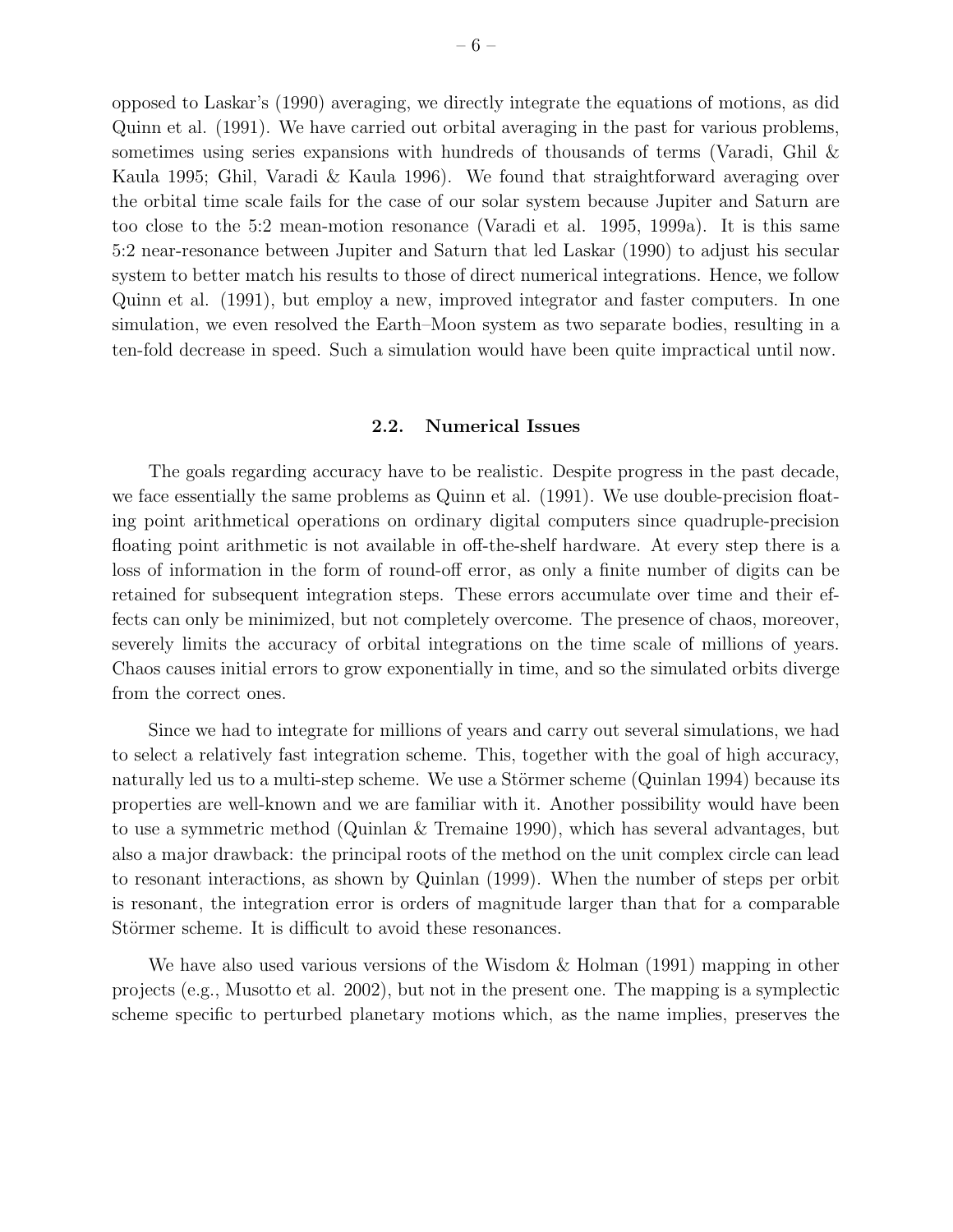symplectic structure (Arnold 1978, 1988) associated with the Hamiltonian equations of motion. The mapping has two main advantages over other, more general schemes, as pointed out by Kinoshita et al. (1991). One is that the unperturbed Keplerian motions are computed analytically and not numerically. The other one is that the error is proportional to the magnitude of the perturbations due to interactions. This advantage is diminished, however, for higher-order versions of the mapping, as was shown by Kinoshita et al. (1991) as well. Higher orders imply higher powers of the step size in the leading error terms, which are also multiplied by the magnitude of the perturbations. Hence, error becomes strongly dependent on step size and less dependent on the magnitude of perturbations. Essentially the same argument applies to higher-order mapping schemes (e.g., Laskar & Robutel 2001).

The Wisdom-Holman mapping now has a number of variants. For instance, Varadi, Ghil & Kaula (1999b) showed that using mass-weighted symplectic forms naturally removes singularities associated with vanishingly small masses. Malhotra (1994) discussed nonsymplectic versions. Saha and Tremaine (1994) introduced a Hamiltonian for general relativity effects, although the equations of motion that correspond to their Hamiltonian are not the same as the ones used by Quinn et al. (1991) and us. A particular feature of mapping techniques is that a large part of the error is in the form of spurious, high-frequency oscillations associated with the discrete nature of mappings. Adjusting both initial data and integration output is a way to reduce the amplitude of such oscillations. The initial-data problem can be dealt with by "warming up" the integrations (Saha and Tremaine 1992). Symplectic correctors (Wisdom, Holman & Touma 1996) can correct both initial data and the integration output. These correctors, however, do not reduce long-term errors since they eliminate only high-frequency variations from the integration output; nor are they simple to implement.

Perhaps the least understood aspect of the Wisdom-Holman mapping is step-size resonances, which are similar to those in symmetric multi-step schemes. While their effects should decrease very rapidly with decreasing step size (Wisdom & Holman 1992), we are not convinced that the issue is fully resolved. It appears, therefore, that adopting an improved version (Grazier et al. 1995; Goldstein 1996) of the trusted Störmer integration scheme serves the goals of this project the best.

#### 2.3. Physical Model Design

We can only simulate the solar system as we know it today, without drastic changes in its basic properties. We cannot completely rule out that additional planets existed and were ejected in the past. Likewise, relatively close encounters with a number of stars could have taken place in the past 200 Myr (Garcia-Sanchez et al. 2001). It is certain that small bodies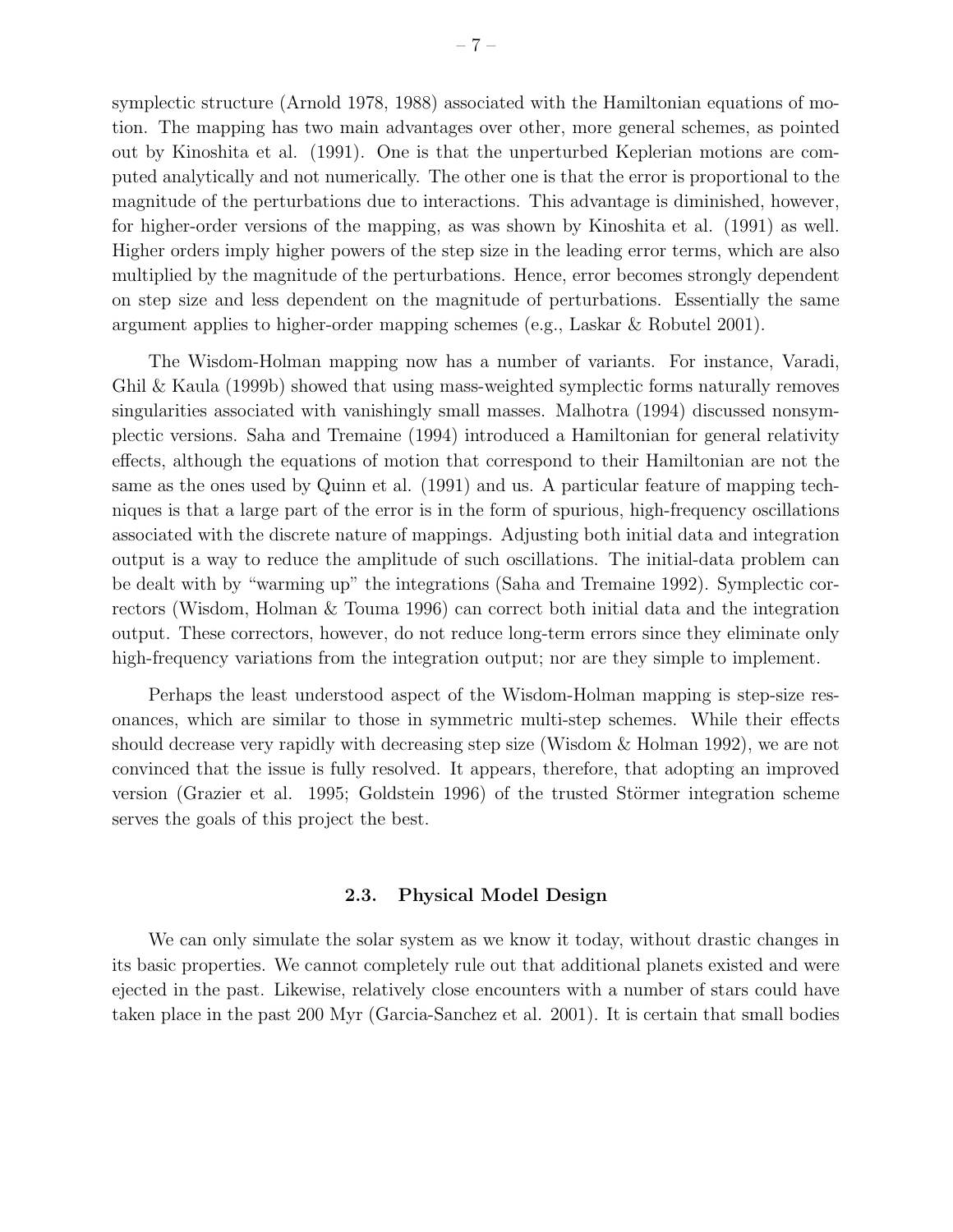collided with the major planets and caused small changes in their orbits, but we cannot model those impacts individually. The cumulative effect of small impacts can be modeled through orbital averages, allowing to study their influence on orbital evolution and resonances (Wolansky et al., 1998). To obtain robust answers, however, we would have to compute a large ensemble of simulations with random initial data and parameters of the system, as well as stochastic forcing for impacts and the effects of passing stars. Such large ensembles of predictions are routinely used today in extended-range weather prediction (Kalnay 2002), but are beyond our computational resources in celestial mechanics.

It is difficult, even in principle, to estimate the importance of small corrections in the equations of motion on the long-term evolution of planetary orbits. Comparing the magnitude of such terms to those representing Sun–planet gravitational forces is meaningless: consideration of the latter terms only leads to a degenerate problem since the orbit of the planet does not change in time. Any additional force, e.g., perturbations by other planets, breaks this degeneracy and allows the orbit to evolve. Furthermore, the goal here is to compute secular changes and hence variations on the orbital time scale are not so important. For this reason, Laskar (1999) compares the estimated secular effects of small corrections to the secular effects of planet–planet interactions. Short-periodic variations, however, interact with each other and can contribute sizable secular changes. It seems that the most reliable way to assess the effect of a small correction is to include it in the equations of motion directly and carry out simulations.

Our approach in this project is to gradually refine the physical model until the resulting changes in the orbits are smaller than the uncertainties caused by chaos and numerical errors. Even if one finds our simulation errors to be larger than desired, they are still much smaller than the effects of the small corrections in the equations of motion that we discuss in this paper.

Some of the refinements we introduce can only be approximations, since we do not have accurate models for all the forces acting on solar system bodies. Nevertheless, one can employ even relatively poor approximations for small model corrections in order to assess the effect of these corrections. Next, one can try to improve the physical modeling of what is found to be important and may ignore the rest. Laskar (1999) provides an excellent overview of many small corrections that one might have to take into account, but even his list does not include, for instance, the interaction of the solar wind with planetary magnetospheres. J. Raeder's (2001, private communication) order-of-magnitude estimate of this effect gives an acceleration that is comparable to photon radiation pressure.

Besides Newtonian gravitation between point masses, the majority of our simulations include corrections due to general relativity for Sun–planet accelerations and the finite size of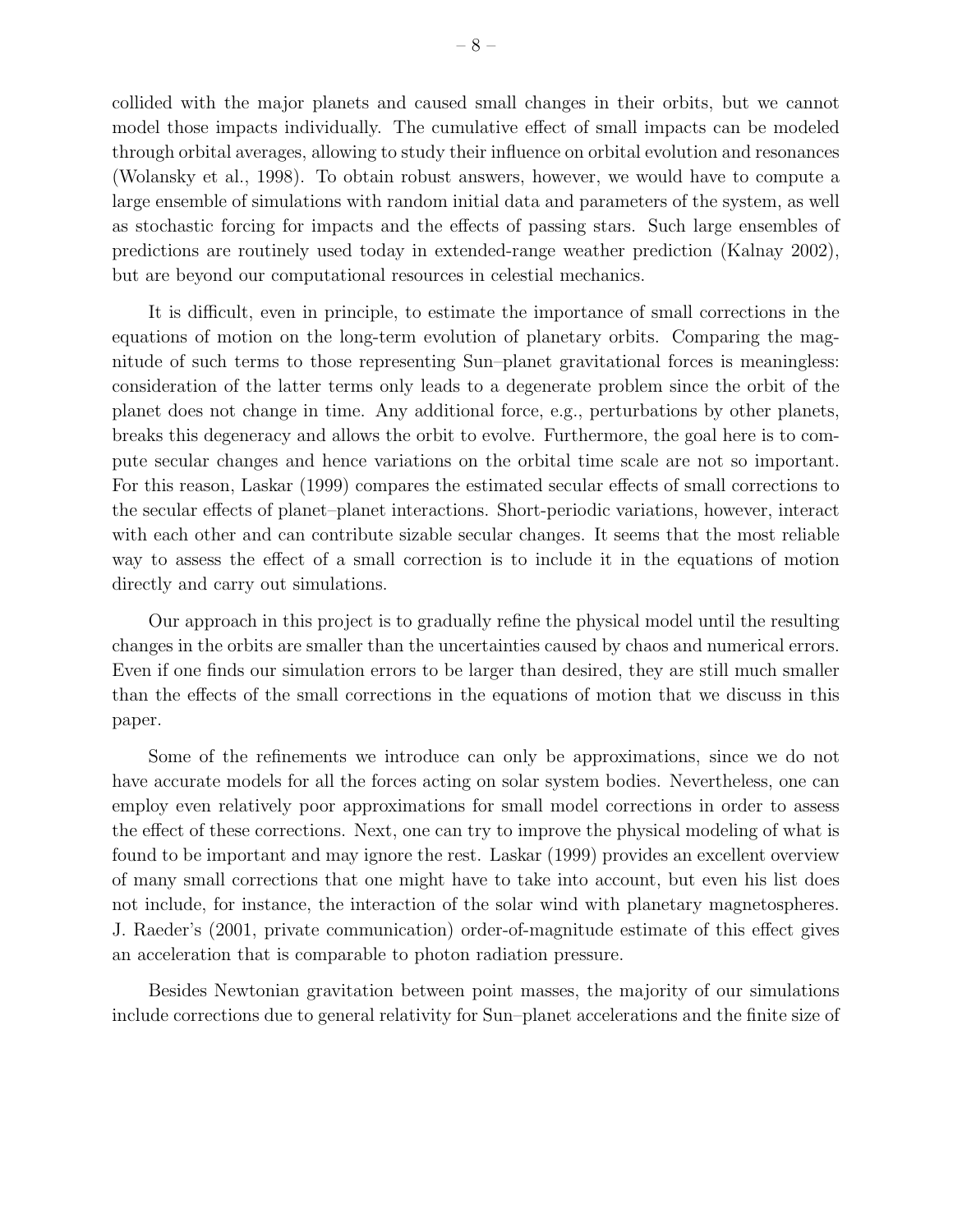the lunar orbit. In order to assess the effects of such small corrections, they were incorporated into increasingly more elaborate models, starting with the case of Newtonian gravitation only. We compare Earth's smoothed orbital eccentricity across simulations since this is the main variable of interest. Except for the improved model of the Earth–Moon system, our equations of motion are the same as in Quinn et al. (1990).

The simulations we performed are summarized in Table 1. Their differing lengths are due to several factors. When the Earth and Moon are resolved (R5), the simulation makes very slow progress and hence it is short compared to others. The first integration, R1, was a test case and is used only as a base line for comparisons. The others were allowed to run until a decision could be made regarding the next simulation. The numerical accuracy of the simulations was assessed by comparing the results of R2 and R3. These two simulations share the same physical model, which appears to be sufficiently accurate for such a purpose, and differ only in the step size (see Figs. 2 and 3 and their discussion in Sec. 4).

# 3. THE NUMERICAL SCHEME AND THE CODE

We employed a modified Störmer scheme, which is an explicit method for systems of second-order differential equations. The Störmer scheme is analogous to the well-known explicit Adams methods (Gear 1971) that are widely used for systems of first-order equations. The coefficients of the classical Störmer scheme, however, exhibit large oscillations (Quinlan 1994). We employed an improved version that is optimized for reducing round-off errors (Grazier et al. 1995; Goldstein 1996). The new scheme has been used in previous studies (Grazier et al. 1995, 1999a,b; Varadi et al. 1999a) and the source code of a particular implementation in C is provided by the first author of the present paper (Varadi 1997<sup>2</sup> ). The actual code used in the present work is a modified version of the one above. The integrations are carried out on ordinary Sun workstations and a Pentium-processor-based PC.

There are a number of issues that affect accurate, long-term simulations. The initial array of positions, which has to be determined with high accuracy, was computed by using quadruple precision numbers and a Stoer-Bulirsch-Gregg extrapolation scheme (Hairer, Norsett & Wanner 1993). As the integration progresses, the array of positions and velocities was updated at each integration step and saved, along with other data, at certain time intervals and in binary format. This allowed the simulation to be continued without any loss of information after inevitable interruptions. The entire simulation output was saved in binary

<sup>2</sup>http://www.astrobiology.ucla.edu/∼varadi/NBI/NBI.html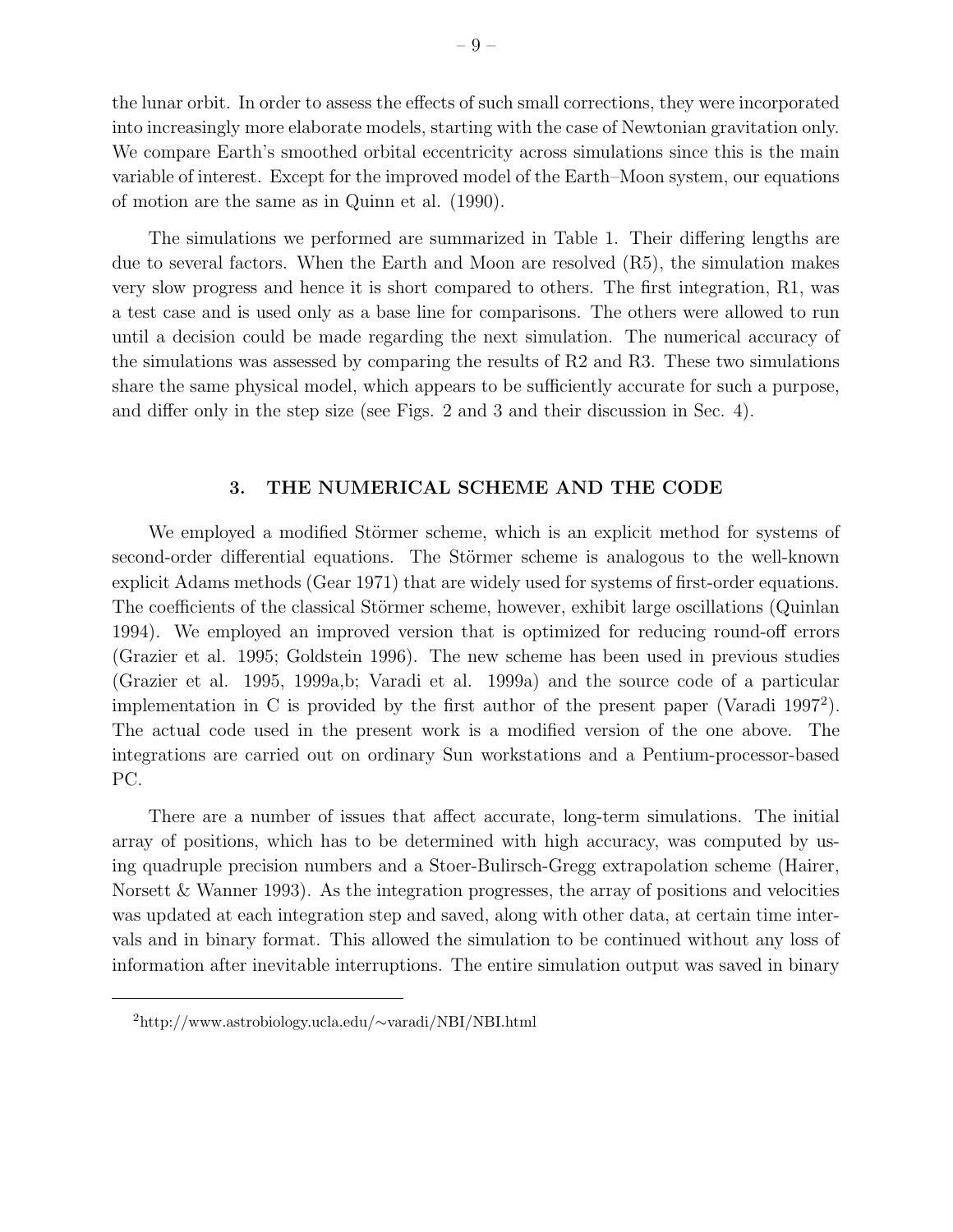format; particular results of interest were extracted using a separate code. When necessary, the latter also performs simple transformations, such as rotation from the J2000 coordinate frame used in the integration to another one aligned with the invariable plane of the solar system.

Any numerical scheme has both truncation and round-off errors. The numerical solution can be expressed as a truncated power series in the step size and the number of terms which match the actual solution corresponds to the order of the method. The remainder of the series is the local truncation or systematic error. Round-off is due to having only finitely many digits to represent a real number on a digital computer. This leads to the loss of least significant digits in each arithmetic operation. Smaller step sizes imply smaller truncation but a larger accumulation of round-off errors and, hence, there is always an optimal step size (Isaacson & Keller 1994).

The optimal step size for our modified Störmer scheme corresponds to about 1000 steps per Keplerian orbit (Grazier et al. 1995; Goldstein 1996). With this choice, the integration error for a single step is smaller than the smallest number in double-precision representation. When the range of orbital periods in the system is large, the step size should be optimized for the smallest orbital period. This choice leads to larger round-off error for planets with larger orbital periods. The present work used the new Störmer scheme at order 14, with step sizes of 0.3125 or 0.25 days in most cases. These values are nearly optimal for Venus and Earth and slightly suboptimal for the other planets. With these step sizes, it takes about one wall-clock day to integrate the motion of the major planets for one Myr. When the motions of Earth and Moon are resolved, the step size was taken to be 0.03125 days, with a corresponding ten-fold decrease in speed and an increase in accumulated round-off error.

Although positions and velocities are available at each simulation step, saving all of them is impossible because of file size limitations. It is customary (Quinn et al. 1991) to compute orbital elements every twenty or so days and save them only every few hundred years. One has to ensure that the final, undersampled output is free of signal aliasing (Proakis and Manolakis 1996). Furthermore, the goal is to compute the low-frequency variations in orbital elements and, hence, the high-frequency contributions can be discarded. The lowfrequency variations were computed by standard low-pass filtering. We refer to the low-pass filtered orbital elements as smoothed and call the instantaneous, unfiltered orbital elements unsmoothed.

The smoothed orbital elements were computed as follows. First, the output was decimated to have the positions and velocities of all the bodies every 25 days. From these, we determined the semi-major axes and the components of the angular momentum and Laplace vectors. Except in the case when the Earth–Moon system was resolved into two separate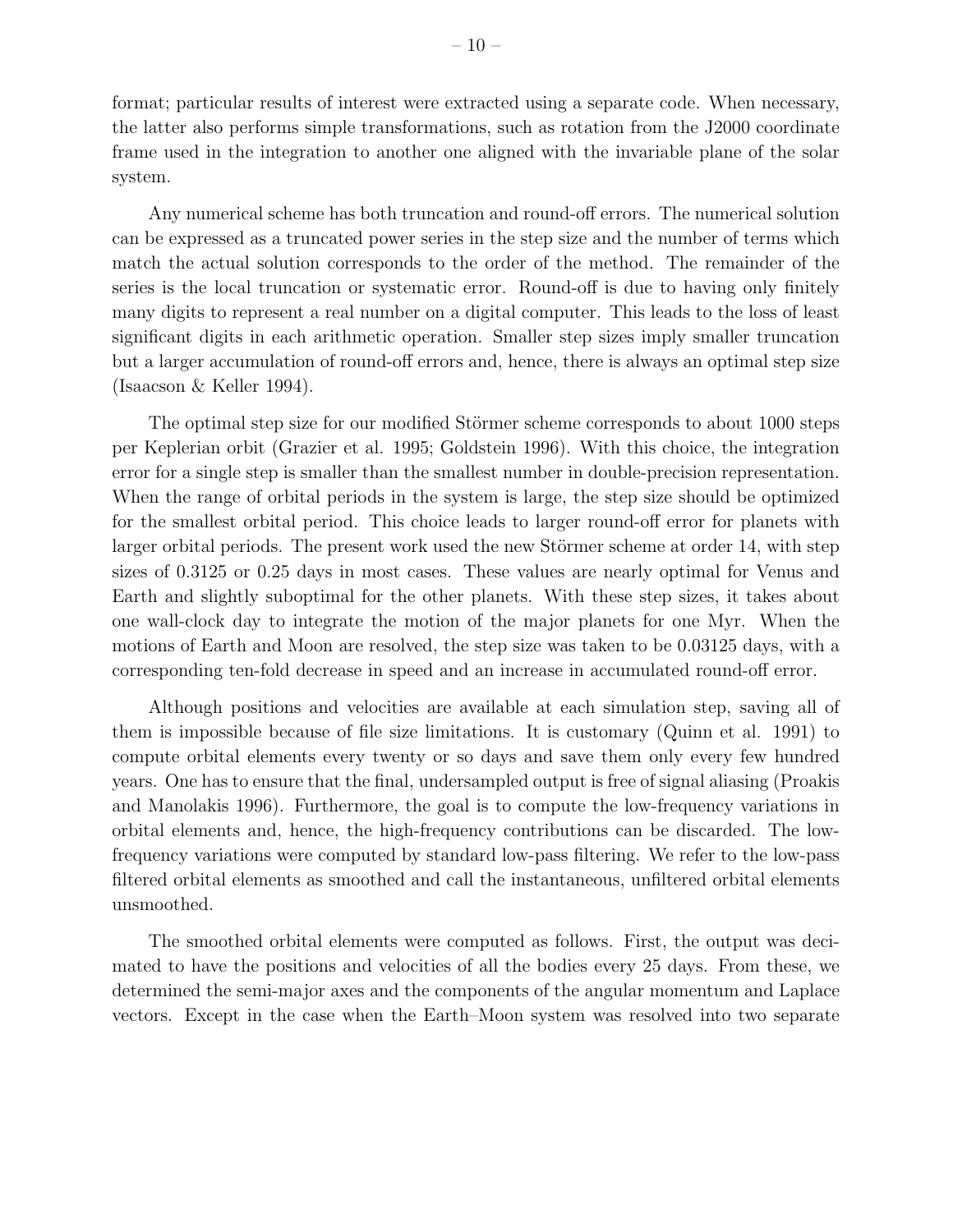bodies, there were no large variations with periods shorter than 25 days in these orbital elements. Hence the primary decimation, with output every 25 days, is not expected to introduce any aliasing.

Next, a standard low-pass filter (Proakis and Manolakis 1996) with 60,000 coefficients was applied to the 25-day simulation output, which eliminates all variations with periods shorter than 342 years. The low-pass filtered signal was then decimated in turn to produce the final output of orbital elements every 342 years. It is worth noting that a single output value when using the 25-day sampling rate contributes only to 13 output values at the 342-years sampling rate. Hence, the overhead associated with low-pass filtering is barely noticeable. Smoothed orbital elements are not available for the first 4,400 years, because of the filter's broad window.

When resolving the Earth–Moon system, we computed the orbital elements of the Earth– Moon barycenter, rather than those of Earth's orbit. The motion of the Moon introduces changes in the orbital elements which are not removed by low-pass filtering. These additional variations, however, have very small amplitudes and do not change the results noticeably.

# 4. NUMERICAL ACCURACY AND CHAOS

Many routine tests were carried out to validate the code, e.g., by comparing its output to those of other methods. A more fundamental way to test the code and estimate actual integration errors is to compute the same orbits with the same physical model but with two different step sizes. This provides a much more reliable estimate of integration errors than monitoring first integrals, such as total energy. The latter is not even conserved in our physical models due to the effects of general relativity. It is not clear, though, which variables best describe long-term accuracy.

We are interested primarily in the shape and orientation of orbits in an average, secular sense and much less in short-periodic changes. The position of a planet along its orbit reflects both short- and long-term changes. It also has the largest errors since longitude along the orbit is a linear function of time, being essentially the time integral of the semi– major axis. Even when the errors in the latter are uniformly small over the full length of the integration, the error in the longitude will grow. In contrast, shape–orientation orbital elements, especially their smoothed version, are expected to have much smaller errors.

Quinn et al. (1991) estimated errors by computing fractional position differences which are dominated by differences in longitudes. In their simulations, such differences were of the order of 10<sup>−</sup><sup>5</sup> or less after one Myr. In the case of Mercury, however, they were of order 0.1;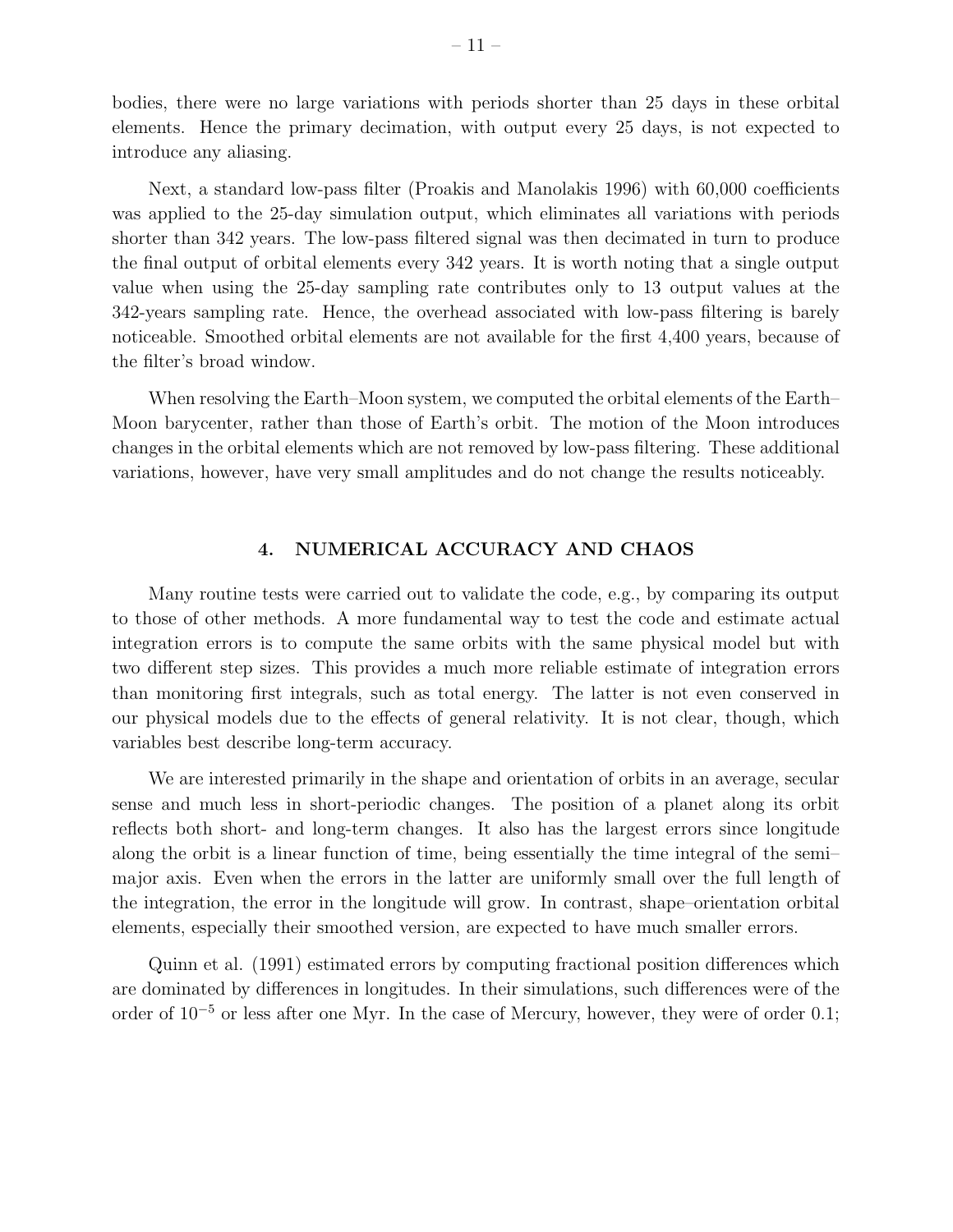these authors also estimated that after 3 Myr the probable error in Mercury's longitude is about 1 radian. It appears, as they note, that this error was due to an instability in their integration scheme. Step-size resonances (Quinlan 1999) might explain this instability.

We computed fractional position differences between two simulations, R2 and R3 (see Table 1) with step sizes of 0.3125 and 0.25 days, respectively. In Fig. 2a, one can observe that after 1 Myr the errors are around  $10^{-5}$  for all planets shown, including Mercury. Therefore, our integration is more accurate for Mercury than that of Quinn et al. (1991): it performs in every respect as expected of a high-order multi-step scheme. Mercury is the worst case in our simulations, having estimated longitude errors around 0.1 after 10 Myr.

For longer time intervals, up to about 55 Myr ago (Fig. 2b), the errors remain below 10<sup>−</sup><sup>3</sup> , except in the case of Mercury, where they grow to unity after 30 Myr. Our step size was chosen to be optimal for the Earth and it is larger than optimal for Mercury, leading to larger truncation errors. Yet these errors do not degrade the accuracy of the simulations for the other planets, since Mercury's mass is quite small. One can also observe a steep increase in the differences between the simulations, for Mercury, Venus and Earth, which starts around 55 Myr ago.

Compared to the longitudes, our results are much more accurate for the shape and orientation of orbits. In Fig. 3, the magnitude of the differences in vector eccentricities are plotted for the three planets, both smoothed and unsmoothed, using the same two integrations as in Fig. 2. Vector eccentricity is defined as the Laplace vector divided by the semi-major axis. Overall, vector eccentricity errors are much smaller than position errors, even when taking into account that vector eccentricity has a smaller average value. In the case of Mercury (panel a), the unsmoothed vector eccentricity exhibits larger initial differences because it includes short-periodic longitude errors. The differences grow polynomially in time for the first 50 Myr, at which point they are overtaken by smoothed vector eccentricity differences; the latter have smaller initial values but grow exponentially, i.e., linearly on the logarithmic scale of the plot.

The results for the Earth (Fig. 3b) are similar to those for Mercury, only the growth in the unsmoothed vector eccentricity errors at the beginning is slower. For both planets, the initially very small differences in the smoothed vector eccentricities grow exponentially. The nearly straight line up to 50 Myr is due to the chaotic nature of the orbital dynamics of the inner solar system.

Integration errors accumulate polynomially in time and are responsible for the initially logarithmic behavior of differences in Fig. 3. The presence of these errors, however, is analogous to integrating the system with slightly different initial data. Deterministic chaos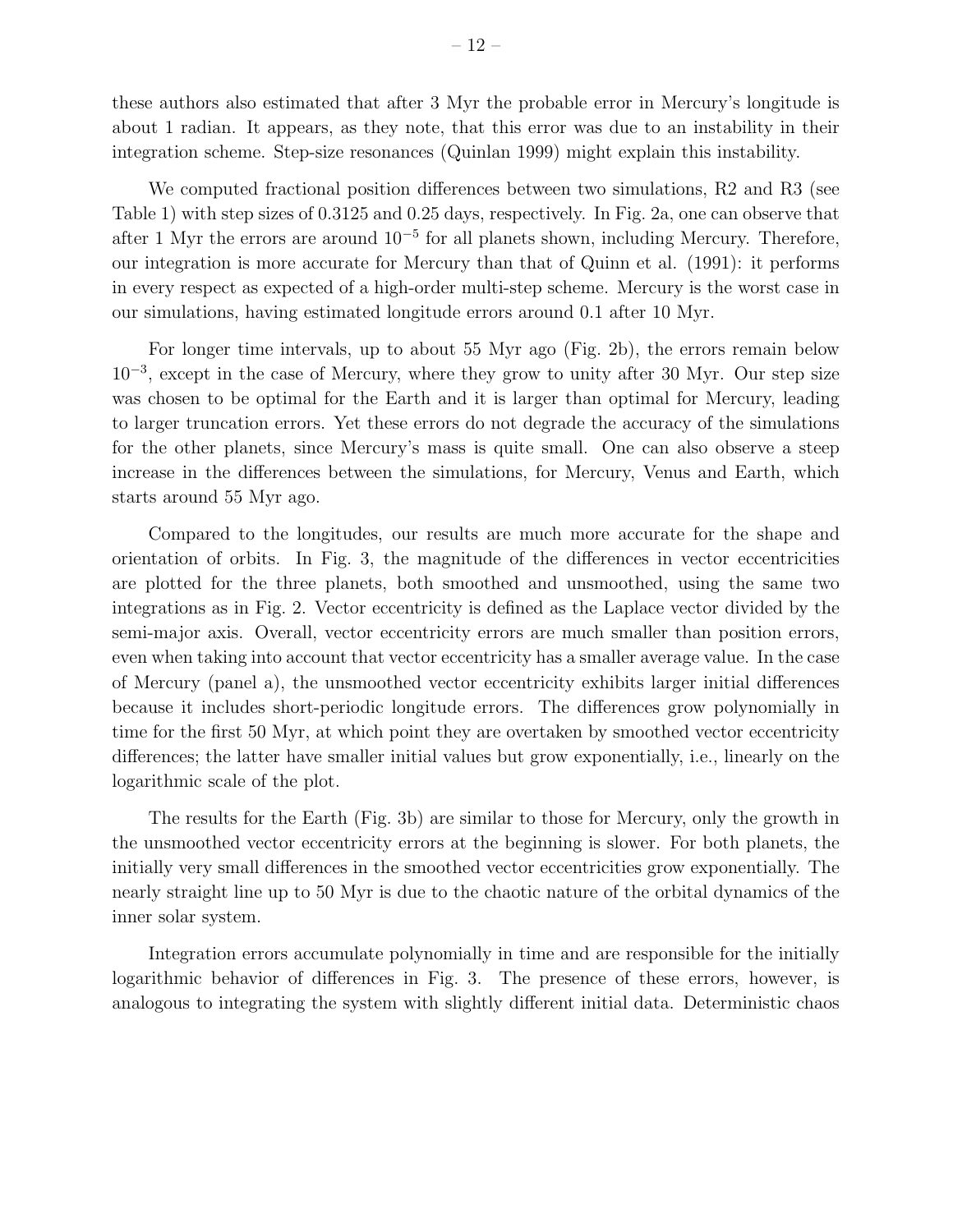causes the exponential separation of the two solutions, which eventually overwhelms the additional integration errors that grow polynomially (see also Laskar 1999). Chaos also explains the sudden increase in the fractional position errors around 55 Myr (Fig. 2b). The Lyapunov time scale of the observed chaos, given by the inverse of the leading Lyapunov exponent, is about 4 Myr. This is in agreement with previous results (Laskar 1990; Sussman and Wisdom 1992) and goes to show that what really limits the accuracy of the simulations is not integration errors but chaos.

In Fig. 3c, we plot the differences in vector eccentricities for the case of Uranus. For about the first 30 Myr the differences are larger than in the case of Earth. Since the integration step size is smaller than the optimal value for Uranus, the round-off error is larger. There are also large, position-dependent perturbations between the Jovian planets, such as the 5:2 orbital near-resonance between Jupiter and Saturn and the 2:1 near-resonance between Uranus and Neptune, which are not removed by smoothing.

The overall behavior of the curve for Uranus appears to be logarithmic. This behavior indicates the absence of chaos up to 90 Myr and seemingly contradicts the results of Murray and Holman (1999), who detected chaotic behavior with a Lyapunov time around 7 Myr. There are important differences, however, between their study and the present paper. Our physical model includes the inner planets and also detailed corrections due to general relativity, while theirs did not. According to M. Holman (2001, private communication), their initial data were also different, which might play a role in a system whose phase space contains both chaotic and regular regions (Lichtenberg & Lieberman 1992). This is reinforced by the earlier results of Sussman and Wisdom (1992) who found that the Lyapunov time for the Jovian planets in their simulations depended on the integration method and the step size they used and varied from 3 Myr to infinity; the latter means absence of chaotic behavior. We also note that we do not observe the effect of inner solar system's chaotic behavior on the motions of the outer planets because it is too small compared to integration errors.

Most importantly, we may not be able to observe chaos in a 90-Myr integration if its Lyapunov time is long enough. Furthermore, the Lyapunov time can only be estimated from a relatively short model run even when the motion is undoubtedly chaotic. As a general rule, the initial portion of the simulation output is dominated by integration errors and, hence, the curves such as those in Fig. 3 initially exhibit logarithmic behavior. When the motion has sufficiently strong chaotic components, one expects to see linear increase after the initial logarithmic one. The picture is complicated by fluctuations, such as temporary decreases as the phase-space trajectory passes near hyperbolic structures (e.g., Varadi et al., 1999a). Sometimes (e.g., Sussman and Wisdom 1992) there are changes in the slope of linear increase. The curve of smoothed differences in vector eccentricities for Earth, shown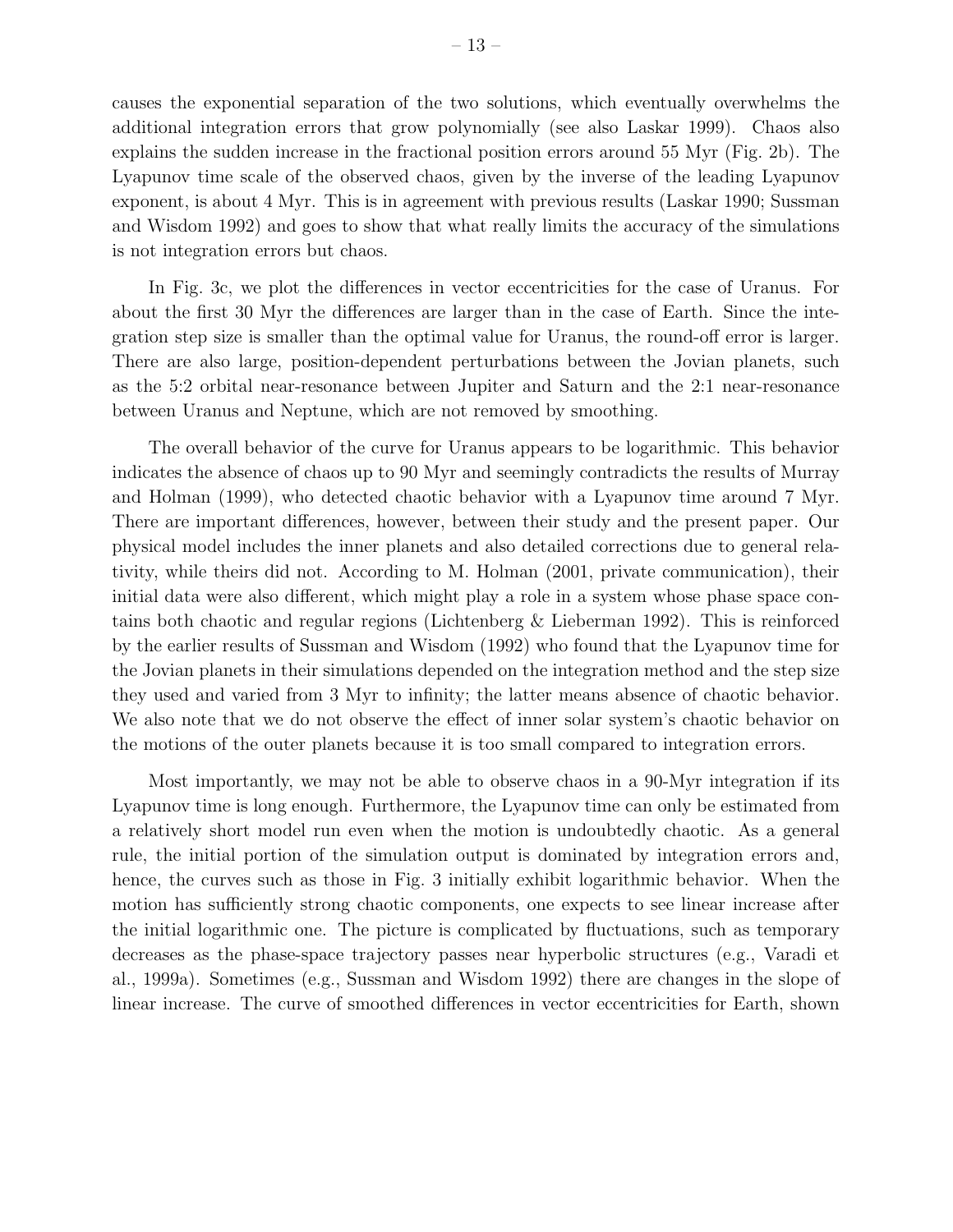in Fig. 3b, gives 4.2 Myr as the Lyapunov time when computed for the time interval between and 55 Myr. In the case of Mercury, the initial logarithmic component dominates until Myr and the Lyapunov time is 3.5 Myr when computed for the time interval between and 60 Myr. Given the uncertainties in computing Lyapunov times, our values are not significantly different from the 4 Myr reported by Sussman and Wisdom (1992) or even the Myr of Laskar (1990).

The curve for Uranus Fig. 3 could be interpreted as either purely logarithmic behavior with fluctuations or initially logarithmic behavior overtaken by a very small linear increase. Assuming linearity for the time interval between 30 and 90 Myr yields 30 Myr as the Lyapunov time. This represents therefore a lower bound on Lyapunov time in the case of the Jovian planets.

In summary, our simulation errors behave as expected. Fractional position errors are around 10<sup>−</sup><sup>3</sup> or smaller for the first 50 Myr, except for Mercury. Eccentricities exhibit much smaller errors, which indicates that the main error is in the longitudes and not in the shape and orientation of orbits. The ultimate obstacle to achieving higher accuracy is chaos and not simulation errors, assuming that we have a sufficiently accurate physical model.

# 5. PHYSICAL MODELS

## 5.1. Initial Data

For accurate initial data, one has to rely on planetary orbital ephemerides (Seidelmann 1992), such as DE405 (Standish 1998<sup>3</sup>). The DE405 ephemerides are based on what is probably the most accurate physical model, but we cannot employ this model in our work, as it is too computationally expensive for long-term integrations. In DE405, corrections for general relativity are included for all planets and the Moon, leading to force terms in which three bodies are involved, as opposed to our model's two-body interactions.

We took the actual numbers for masses, positions and velocities directly from the binary ephemeris files. The integrations start at the same epoch as DE405. The Digital Ephemeris uses Astronomical Units and days as units for distance and time, respectively, which we also adopted. By definition, one ephemeris year is 365.25 ephemeris days (Seidelmann 1992); this is only a matter of practical convention and has no bearing on the length of the year in terms of Earth's rotation.

<sup>3</sup> ftp://navigator.jpl.nasa.gov/ephem/export/de405.iom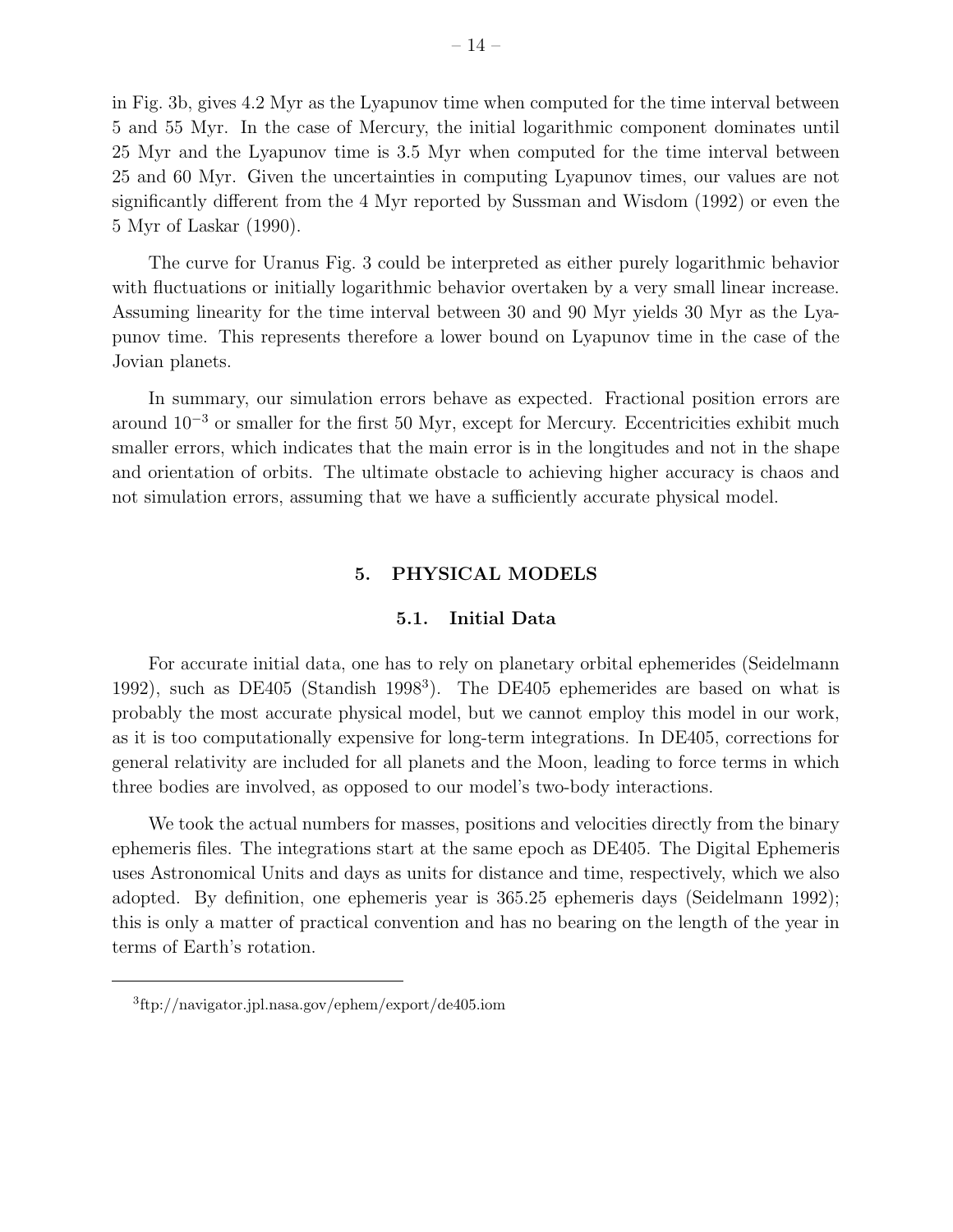## 5.2. General Relativity Effects

We assume general relativity — as opposed to one of the competing theories — to be correct and use standard post-Newtonian approximations (Will 1981; Soffel 1989), as did Quinn et al. (1991). Only corrections for Sun–planet interactions are taken into account. In Fig. 4, we plot Earth's orbital eccentricity for a model with corrections arising from general relativity (R3) and one without (R1). The discrepancy grows quite rapidly and after 2 Myr the two curves bear only an overall, qualitative resemblance to each other.

The general relativity effects are much smaller for the outer planets but not negligible. In Fig. 5, we plot the difference in Jupiter's orbital eccentricity between the same two simulations. One can observe a pattern which is typical when the difference in the two time series is due to slightly different frequencies. The amplitude of the difference grows linearly in time; oscillations due to the beating between the two frequencies are superimposed on this linear trend. After about 80 Myr, the difference is almost 4% of Jupiter's present orbital eccentricity. It is obvious, once more, that our outer solar system, which does not appear to be chaotic, is different from the chaotic one of Murray and Holman (1999).

## 5.3. The Earth–Moon System's Effects

The Moon is the largest satellite relative to its planet in the solar system; it also has a relatively large orbital radius. In the simplest approximation, one can replace the Earth and the Moon with a fictitious body at their barycenter, as it was done in our simulations R1–3. Next, averaged models for the lunar orbit can be used, as we did starting with the R4 simulation. We followed therein the work of Quinn et al. (1991) and used the same model, which is based on a simplified version of Hill's lunar theory (Brouwer and Clemence 1961). In R4, we added the same force term as in Quinn et al. (1991), but did not adjust the initial data. To test the accuracy of the averaged model, we resolved the Earth and the Moon as two separate bodies in R5, assuming that they are point masses with only Newtonian gravitation acting between them.

The three cases  $-$  R3, R4 and R5  $-$  were compared around 24 Myr ago in Fig. 1. Closer to the present day, the differences are small but still noticeable, as illustrated in Fig. 6. While the analytical model of Quinn et al. (1991) works quite well for a few Myr, it is not accurate enough for longer time intervals.

In principle, the analytical averaging of the lunar orbit should be supplemented by adjusting the initial positions and velocities to their averaged values. We carried out this in the case of R6, following the procedure of Quinn et al. (1991). We found very little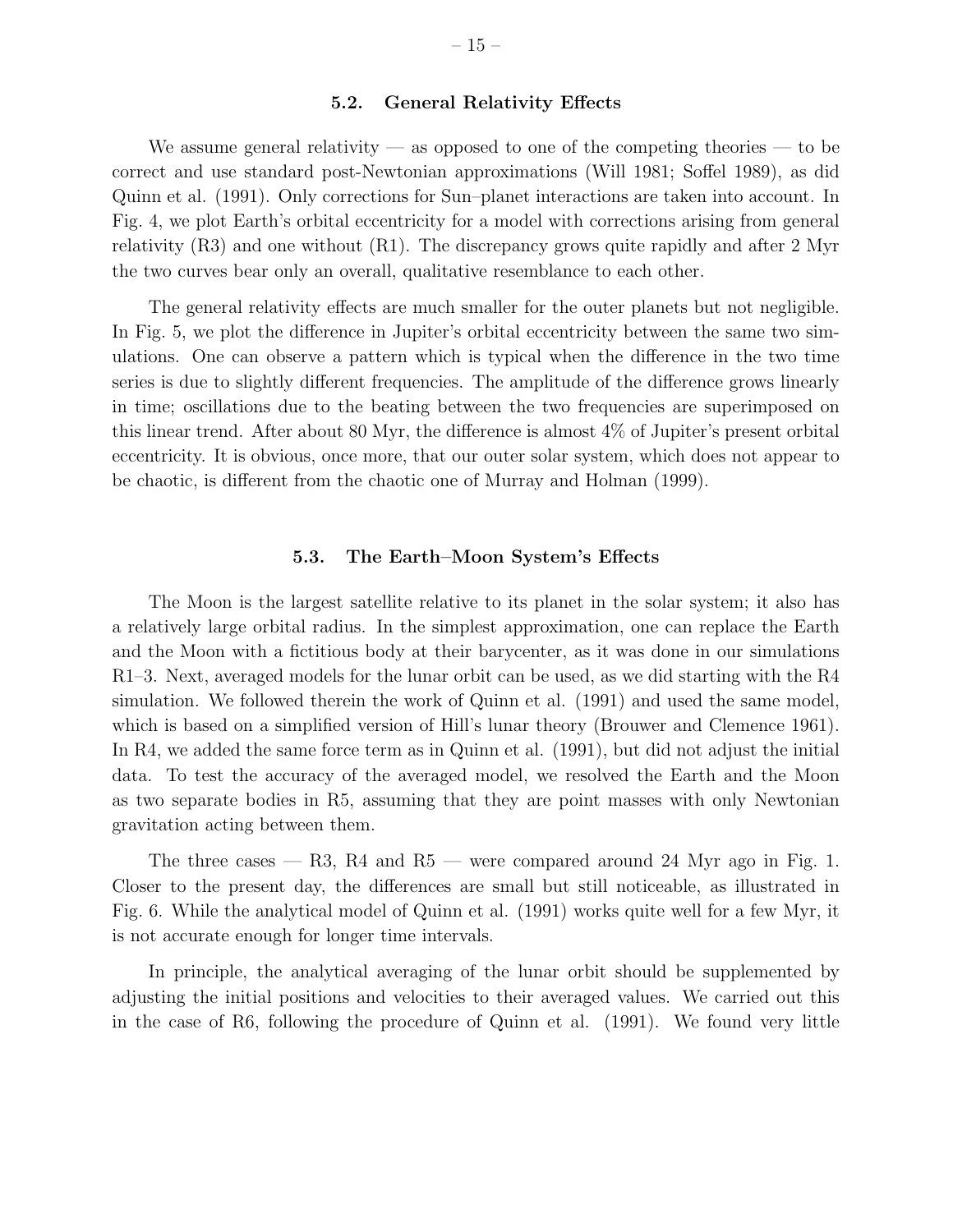improvement, i.e., R4 and R6 are much closer to each other than they are to R5 (not shown).

There is one factor in the formula of Quinn et al.  $(1991)$ , denoted by f in their Eq. (6), which they estimated by order-of-magnitude considerations. It is designed to take into account effects which are not included in their model, such as the eccentricities and inclinations of the orbits of the Moon and the Earth. We carried out a series of short integrations, on the time scale of tens of thousands of years, with different values of f. After a while it became apparent that  $f$  has a strong effect on the results.

We adjusted the value of  $f$ , by trial and error, until we found a better agreement with the simulation R5. Our best value for f is  $f_0 = 0.8525$ , used in R7 and in later cases, as opposed to the value 0.9473 calculated by Quinn et al. (1991). They note that their  $f$  is probably within 1% of the actual value. We checked their derivations and found no errors. The reason for obtaining a different  $f$  by our a posteriori method is not clear, although we suspect that Earth's orbital eccentricity is a major contributor to the discrepancy. In Table 1, averaged model (AM) refers to the case when the value  $f = 0.9473$  of Quinn and colleagues is used, while modified averaged model (MAM) refers to  $f = f_0$ . The long-term comparison between R5 and R7 is shown in Fig. 7. The differences are still about two orders of magnitude larger than the estimated integration errors.

In order to obtain an even better model, we also derived a new formula for adjusting the initial data. The model of Quinn et al. (1991) can be regarded as the result of averaging the problem over a single, short-periodic forcing function, given by the main terms in Hill's lunar theory for the non-Keplerian motion of the Moon around the Earth in the Earth– Moon–Sun three-body problem. One can use Lie series (e.g., Varadi 1998) to compute the transformation between the initial data of the original and averaged system. We did so in R8 but found no apparent improvement (not shown). Hence, we surmise that is is best to use the modified value of  $f = f_0$  in the Quinn et al. (1991) model when modeling the Earth–Moon system, at least for now.

# 6. COMPARISONS

While Fig. 1 shows large differences between our results and those of Laskar (1990) around 24 Myr ago, the disagreement is much smaller for the past 5 Myr (Fig. 8). The latter comparison partially validates our computations. There are no surprising features that would indicate any major problem with our physical model or integration method. Laskar's (1990) results for the past 20 Myr can be obtained from the Web site of the U.S.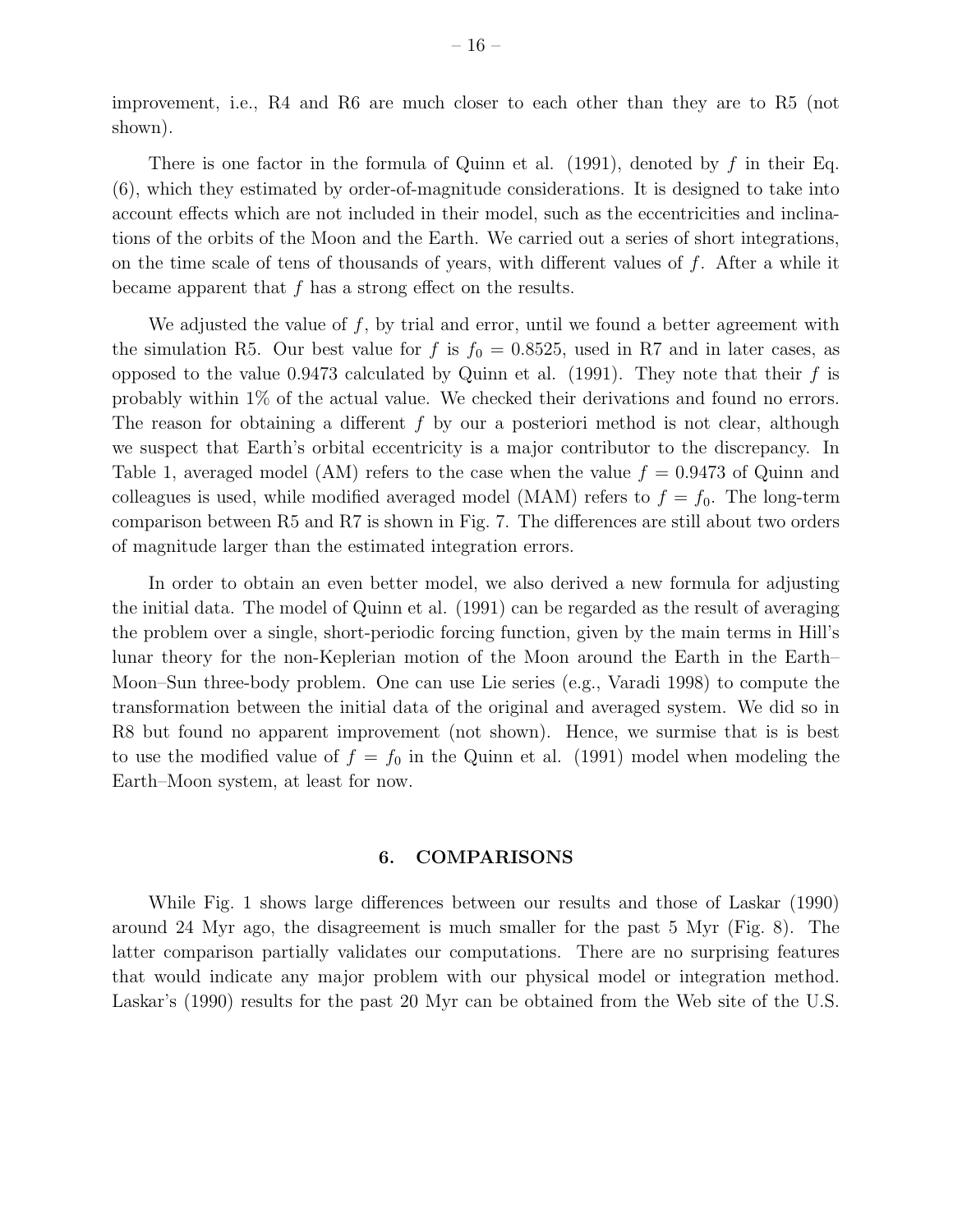National Oceanic and Atmospheric Administration's National Geophysical Data Center<sup>4</sup>. The U.K. Delphi Project has a data depository for marine geological paleoclimate research and provides Laskar's (1990) results for  $12-34$  Myr through their Web pages<sup>5</sup>.

We compare the evolution of smoothed orbital eccentricities for the inner planets in Fig. 9. The pattern of variations changes in the case of Mars, but no visible change occurs for Earth or Venus. For Mercury, the characteristics of the time series change markedly around 65 Myr. It appears that the amplitude of an oscillatory component with a period of about 10 Myr becomes smaller as the simulations reach that particular point in time. Such transitions between different dynamical regimes are presumably induced by chaos, such as separatrix crossings or chaotic itinerancy (Arecchi et al. 1990; Otsuka 1990; Kaneko 1991; Itoh and Kimoto 1996).

Orbital inclinations relative to the system's invariable plane are plotted in Fig. 10. While the case of Mercury is the most remarkable, there are perceptible changes in the cases of Venus and Earth as well. The oscillatory patterns have more high-frequency content after 65 Myr than before. Mars, moreover, exhibits a single amplitude cycle in its oscillations, between 110 and 40 Myrs.

Laskar (1990, 1999) argued for the presence of chaos in the inner solar system through changes in secular frequencies and certain resonance variables which are not easy to interpret. Sussman and Wisdom (1992) also used resonance variables and noted the difficulty of interpreting changes in such variables. The macroscopic changes in the evolutionary patterns of Mercury's orbital elements (Figs. 9 and 10 here) are a direct proof of chaotic behavior in the inner solar system.

# 7. CONCLUSIONS

Despite considerable progress in the last two decades, we still do not know the details of the evolution of planetary orbits on the time scale of tens of millions of years. The present work addressed some of the most pressing issues and provides further gains in both numerical accuracy and physical insight, but there is still room for improvement.

Integration errors are now considerably smaller than the divergence of solutions due to genuine chaos in the system. The main uncertainty in the physical model is due to the

<sup>4</sup>http://www.ngdc.noaa.gov/paleo/forcing-orbital.html

<sup>5</sup>http://delphi.esc.cam.ac.uk/coredata/wwwcoredata/ODP/LEG154/orbits.html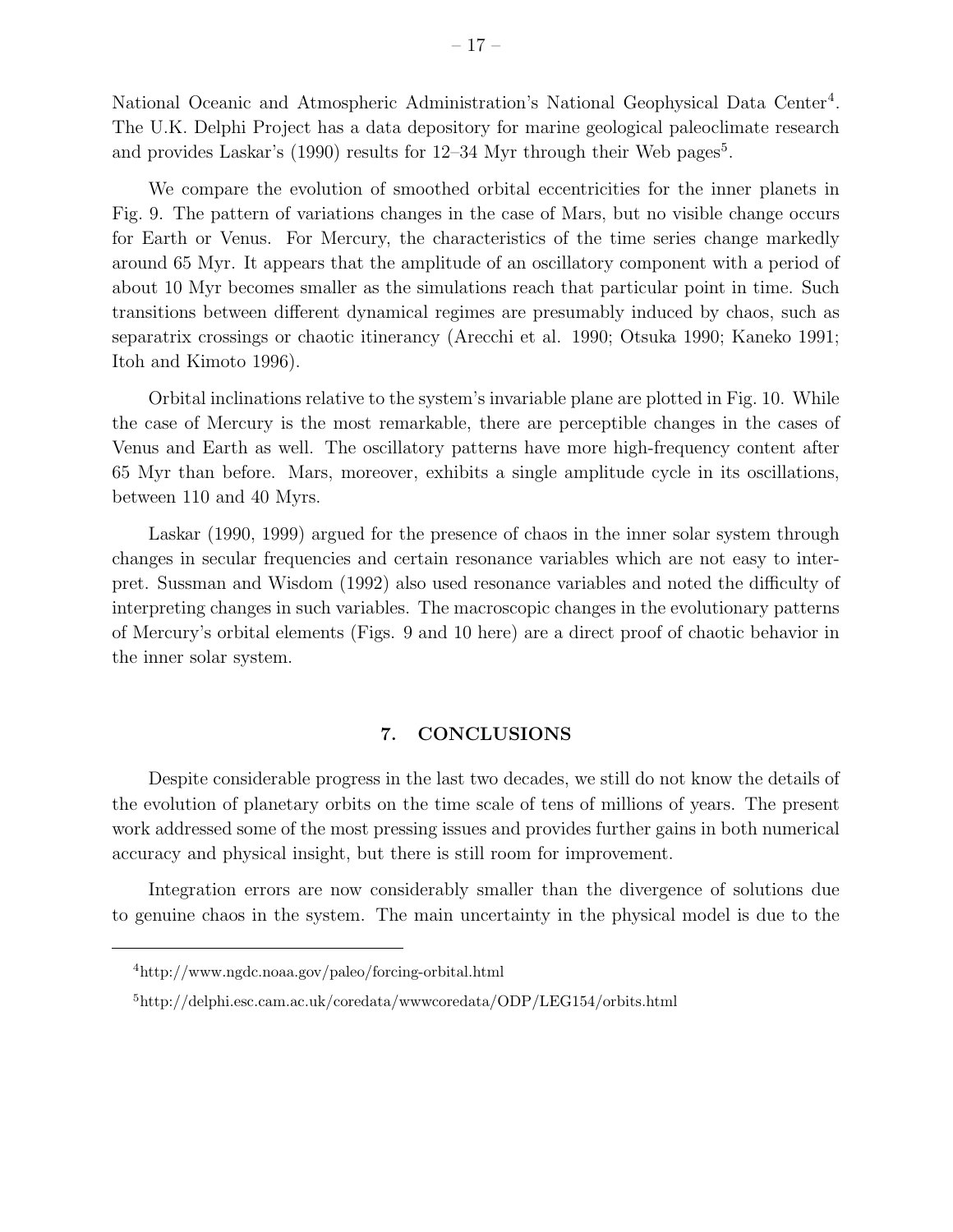modeling of the Earth–Moon system and its effect exceeds that of numerical errors. For the past 50 Myr, our results are quite reliable and appear to be more accurate than previous ones. We attribute this progress mainly to improvements in integration methodology and in the modeling of the Earth–Moon system.

No serious mistakes are apparent in our results, but coding errors, as well as those in handling input and output data, are not easy to avoid. The present results, therefore, need to be checked by researchers who work independently of our group and use different simulation methodologies, if possible. New integration schemes are being developed, thanks to the renewed interest of numerical analysts in planetary orbital dynamics (Sharpe 2001). Perhaps an independent study could use one of these new techniques.

Our results confirm the presence of chaos in the inner solar system. Despite being chaotic, orbital evolution in the inner solar system appears to have been quite uneventful for the past 50 Myr. The transition between different dynamical regimes around 65 Myr ago certainly deserves more attention, since it could have affected the asteroid belt and produced the bolide impact that occurred at the Cretaceous-Tertiary boundary (Alvarez et al. 1980). The macroscopic change in the evolution of Mercury's orbit makes it plausible that similar changes took place in the case of some asteroids. The rate of asteroids impacting the Earth could be related to chaotic transitions in the motion of the inner planets. This conjecture and the details of the chaotic transitions will be discussed in a separate paper.

We are indebted to Drs. D. Goldstein, K. Grazier, and W. Newman for their work on the modified Störmer scheme which we implemented. We thank J. Raeder for estimating the forces arising from solar-wind–planetary-magnetosphere interactions, whose potential relevance was first brought to our attention by G. Siscoe many years ago. We thank D. Hamilton and K. Rauch for very valuable discussions. The authors also benefited from conversations with Drs. B. Bills, R. Muller, M. Murison, M. Standish, and G. Weedon. The financial support of NSF through Grants AST96-19574 (FV) and ATM00-82131 (MG and FV) and of NASA through its Astrobiology Institute (BR and FV) is gratefully acknowledged. This is IGPP publication no. 5736.

## REFERENCES

Alvarez, L. W., Alvarez, W., Asaro, F., & Michel, H. V. 1980, Science 208, 1095

Arnold, V. I. 1978, Mathematical Methods of Classical Mechanics (New York: Springer-Verlag)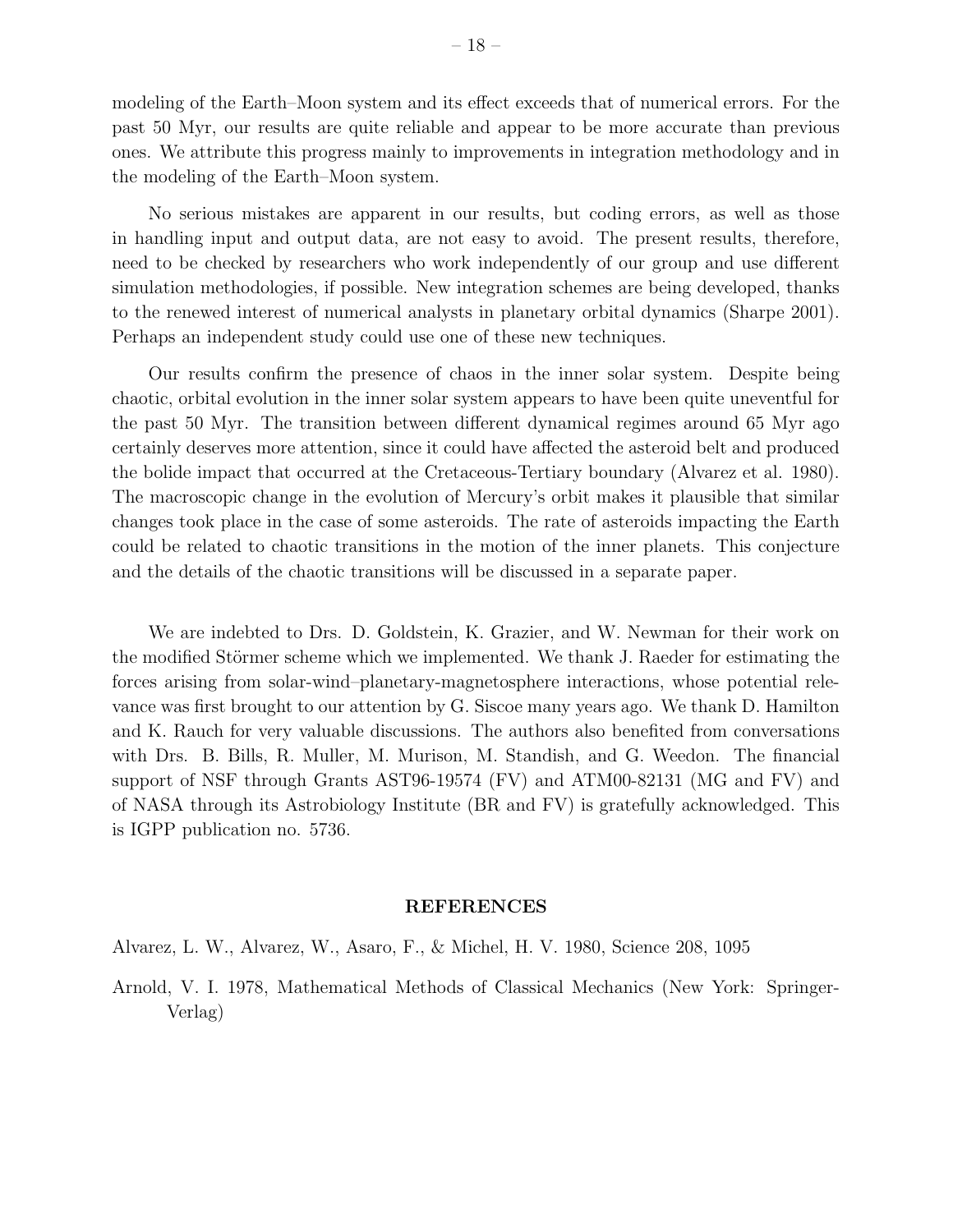Arnold, V. I. 1988, Dynamical Systems III (New York: Springer-Verlag)

- Arecchi, F. T., Giancomelli, G., Ramazza, L. & Residori, S. 1990, Phys. Rev. Lett. 65, 2531
- Berger A. 1978, Quaternary Research 9, 139
- Berger, A., Imbrie, J., Hays, J., Kukla, G., & Saltzman, B. (eds.) 1984, Milankovitch and Climate: Understanding the Response to Astronomical Forcing. (Dordrecht, Boston: D. Reidel Pub. Co.; Sold and distributed in the U.S.A. and Canada by Kluwer; Higham, MA,)
- Berggren, W. A., Kent, D. V., Swisher, C. C., & Aubry, M-P. 1995, in SEPM Spec. Publ. 54, ed. W. A. Berggren, A. William, D. V. Kent, M-P. Aubry, & J. Hardenbol (Tulsa, OK: Society for Sedimentary Geology), 129
- Birchfield, G. E., & Ghil, M. 1993, J. Geophys. Res. 98D, 10385
- Bretagnon, P. 1982, A&A 114, 278
- Brouwer, D., & Clemence, G. M. 1961, Methods of Celestial Mechanics (San Diego: Academic Press)
- Budyko, M. I. 1969, Tellus 21, 611
- Duriez, L. 1982, Celest. Mech. 26, 231
- Garcia-Sanchez, J., Weissman, P. R., Preston, R. A., Jones, D. L., Lestrade, J.-F., Latham, D. W., Stefanik, R. P., & Paredes, J. M. 2001, A&A 379, 634
- Gear, C. W. 1971, Numerical Initial Value Problems in Ordinary Differential Equations (Englewood Cliffs, NJ: Prentice Hall)
- Ghil, M. 1994, Physica D 77, 130
- Ghil, M., & Le Treut, H. 1981, J. Geophys. Res. 86, 5262
- Ghil, M., & Childress, S. 1987, Topics in Geophysical Fluid Dynamics: Atmospheric Dynamics, Dynamo Theory and Climate Dynamics (New York: Springer-Verlag)
- Ghil, M., Varadi, F., & Kaula, W. M. 1996, in Dynamics, Ephemerides and Astronomy in the Solar System, ed. S. Ferraz-Mello, B. Morando, & J. E. Arlot (IAUS No. 172), 57
- Gildor, H., Tziperman, E. 2000, Paleoceanography 15, 605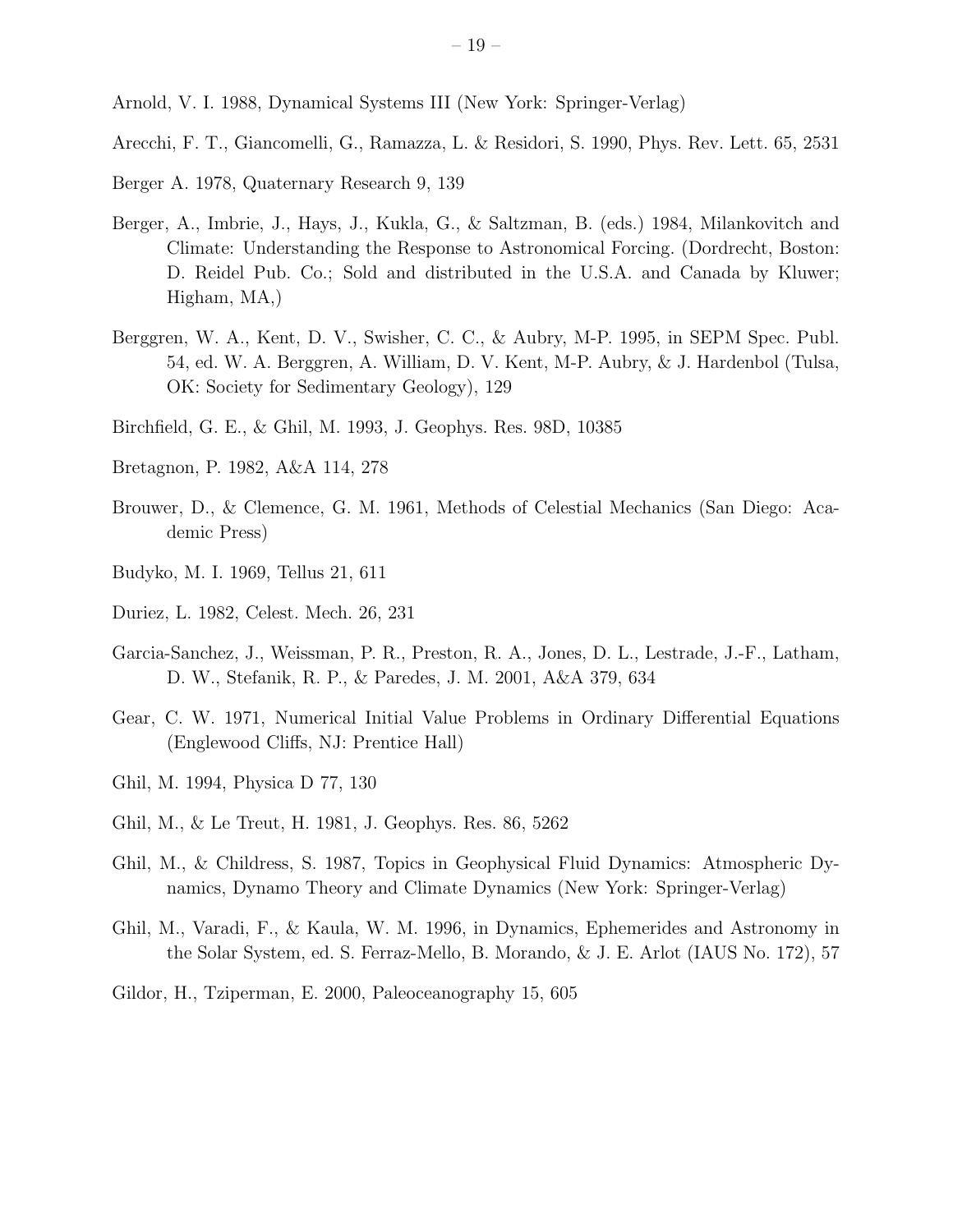- Goldstein, D. 1996, The Near-Optimality of Störmer Methods for Long Time Integrations of y"=g(y), Ph.D. Dissertation (Los Angeles: Dept. of Mathematics, Univ. of California, Los Angeles)
- Goldstein, H. 1980, Classical Mechanics (2nd ed., Reading, MA: Addison-Wesley)
- Grazier, K. R., Newman, W. I., Kaula, W. M., Varadi, F., & Hyman, J. M. 1995, An exhaustive search for stable orbits between the outer planets, AAS/Division of Dynamical Astronomy Meeting 1995
- Grazier, K. R., Newman, W. I., Kaula, W. M., & Hyman, J. M. 1999a, Icarus 140, 341
- Grazier, K., Newman, W. I., Kaula, W. M., Varadi, F., & Hyman, J. M. 1999b, Icarus, 140, 353
- Hairer, E., Norsett, S. P., & Wanner, G. 1993, Solving Ordinary Differential Equations I. Nonstiff Problems (2nd revised edition; New York: Springer-Verlag)
- Hays, J. D., Imbrie, J., & Shackleton, N. J. 1976, Science 194, 1121
- Imbrie, J., & Imbrie, K. P. 1986, Ice Ages : Solving the Mystery (2nd edition; Cambridge, MA: Harvard University Press)
- Imbrie, J. et al. 1992, Paleoceanography 7, 701
- Imbrie, J. et al. 1993, Paleoceanography 8, 698
- Isaacson, E., & Keller, H. B. 1966, Analysis of Numerical Methods (New York: Wiley, Dover edition, 1994).
- Itoh, H. & Kimoto, M. 1996, J. Atmos. Sci. 53, 2219
- Kalnay, E. 2002, Atmospheric Modeling, Data Assimilation and Predictability (Cambridge, MA:Cambridge Univ. Press)
- Kaneko, K. 1990, Physica D54, 5
- Kinoshita, H., Yoshida, H., & Nakai, H. 1991, Celest. Mech. Dynam. Astron. 50, 59
- Laskar, J. 1990, Icarus 88, 266
- Laskar, J., Quinn, T., & Tremaine, S. 1992, Icarus 95, 148
- Laskar, J. & Robutel, P. 2001, Celest. Mech. Dynam. Astron. 80, 39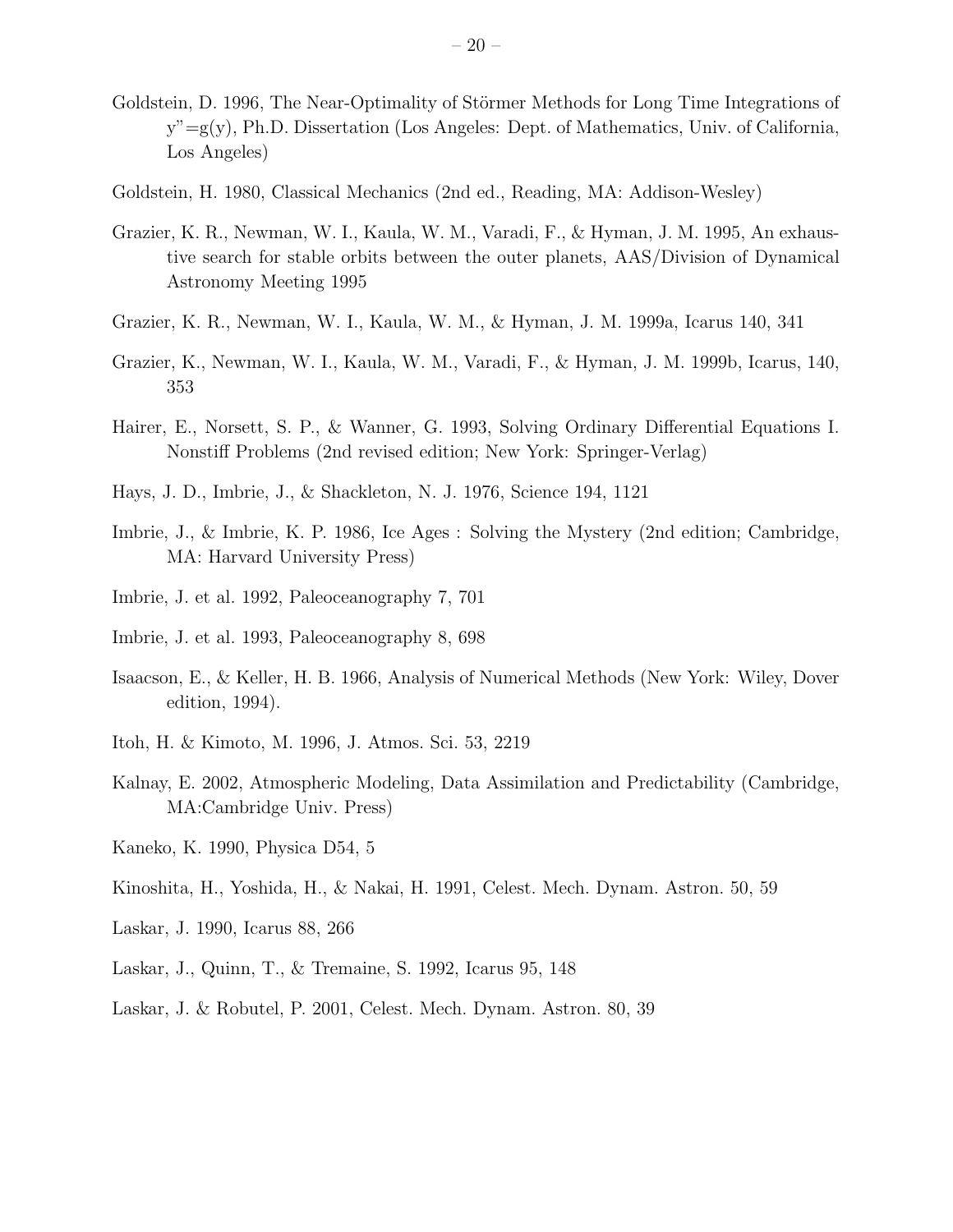- Laskar, J. 1999, Phil. Trans. R. Soc. Lond. A357, 1735
- Lichtenberg, A. J., & Lieberman, M. A. 1992, Regular and Chaotic Dynamics (2nd ed. New York: Springer-Verlag)
- Malhotra, R. 1994, Celest. Mech. Dynam. Astron. 60, 373
- Milankovitch, M. 1941, K. Serb. Akad. Beogr. Spec. Publ. 132 (tranlated by the Israel Program for Scientific Translations, Jerusalem, 1969)
- Murray, N., & Holman, M. 1999, Science 283, 1877
- Musotto, S., Varadi, F., Schubert, G., & Moore, W. 2002, Icarus, 159, 500
- Otsuka, K. 1990, Phys. Rev. Lett. 65, 329
- Proakis, J. G., & Manolakis, D. G. 1996, Digital Signal Processing (Upper Saddle River, NJ: Prentice Hall)
- Quinlan, G. D. 1994, Celest. Mech. Dynam. Astron. 58, 339
- Quinlan, G. D. 1999, Resonances and instabilities in symmetric multistep methods, preprint, arXiv:astro-ph/9901136
- Quinlan, G. D., & Tremaine, S., 1990, AJ100, 1694
- Quinn, T. R., Tremaine, S., & Duncan, M. 1991, AJ101, 2287
- Renne, P. R., Deino, A. L., Walter, R. C., Turrin, B. D., Swisher, C. C., Becker, T. A., Curtis, G. H., Sharp, W. D., & Jaouni, A-R. 1994, Geology 22, 783
- Saha, P. & Tremaine, S. 1992, AJ104, 1633
- Saha, P. & Tremaine, S. 1994, AJ108, 1962
- Seidelmann, P. K. 1992, Explanatory Supplement to The Astronomical Almanac (Revised edition; Mill Valley, CA: University Science Books)
- Sellers, W. D. 1969, J. Appl. Meteorology 8, 392
- Shackleton, N. J., McCave, I. N., & Weedon, G. P. 1999, Phil. Trans. R. Soc. Lond. A357, 1733
- Shackleton, N. J., Hall, M. A., Raffi, I., Tauxe, L., & Zachos, J. 2000, Geology 28, 447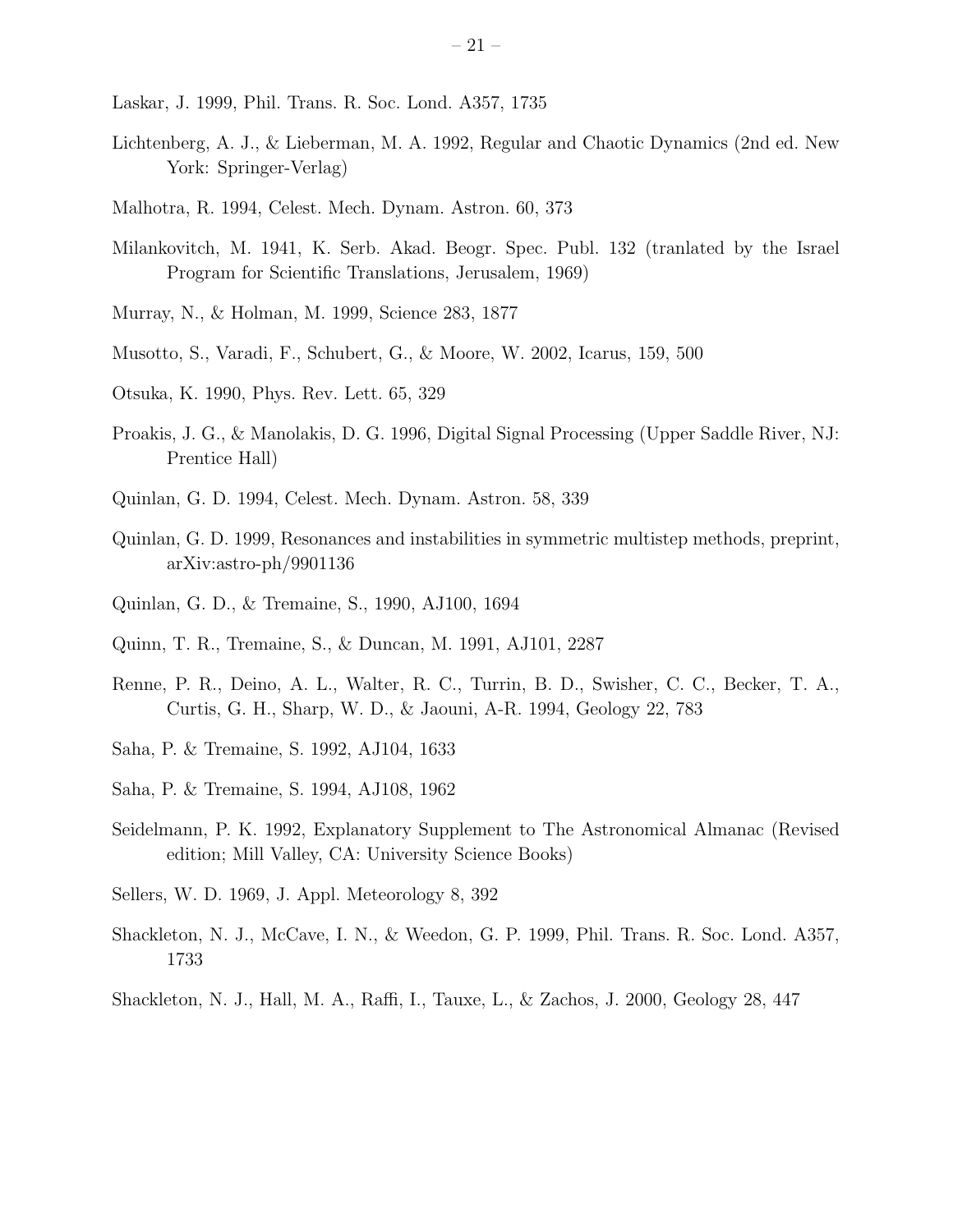- Shu, F. H. 1992, The Physics of Astrophysics, Vol II, Gas Dynamics (Sausalito, CA: University Science Books)
- Sharpe, P. W. 2001, Comparisons of High-Order Störmer and Explicit Runge-Kutta Nyström Methods for N-body Simulations of the Solar System, AAS/Division of Dynamical Astronomy Meeting 2001
- Soffel, M. H. 1989, Relativity in Astrometry, Celestial Mechanics and Geodesy (New York: Springer-Verlag)
- Standish, E. M. 1998, JPL Planetary and Lunar Ephemerides, DE405/LE405, Interoffice Memo. 312.F-98-048, Jet Propulsion Laboratory, Pasadena, California
- Sussman, G. J., & Wisdom, J. 1992, Science 257, 56
- Varadi, F. 1997, Numerical integrators for the gravitational N-body problem (World Wide Web)
- Varadi, F. 1998, Celest. Mech. Dynam. Astron. 70, 271
- Varadi, F., Ghil, M. & Kaula, W. M. 1995, in From Newton to Chaos, ed. A. E. Roy & B. A. Steves (New York: Plenum Press), 103
- Varadi, F., Ghil, M., & Kaula, W. M. 1999a, Icarus 139, 286
- Varadi, F., Ghil, M. & Kaula, W. M. 1999b, Celest. Mech. Dynam. Astron. 72, 187
- Varadi, F. & Kaula, W. M. 1999, Planetary and Space Sci. 47, 997
- Weertman, J. 1976, Nature 261, 17
- Will, C. M. 1981, Theory and Experiment in Gravitational Physics (Cambridge: Cambridge Univ. Press)
- Wisdom J. & Holman, M.: 1991, AJ102, 1528
- Wisdom J. & Holman, M.: 1992, AJ104, 2022
- Wisdom, J., Holman, M., & Touma, J. 1996. Fields Institute Communications 10, 217
- Wolansky, G., Ghil, M., & Varadi, F. 1998, Icarus 132, 137
- Zachos, J. C., Shackleton, N. J., Revenaugh, J. S., Palike, H., & Flower, B. P. 2001, Science 292, 274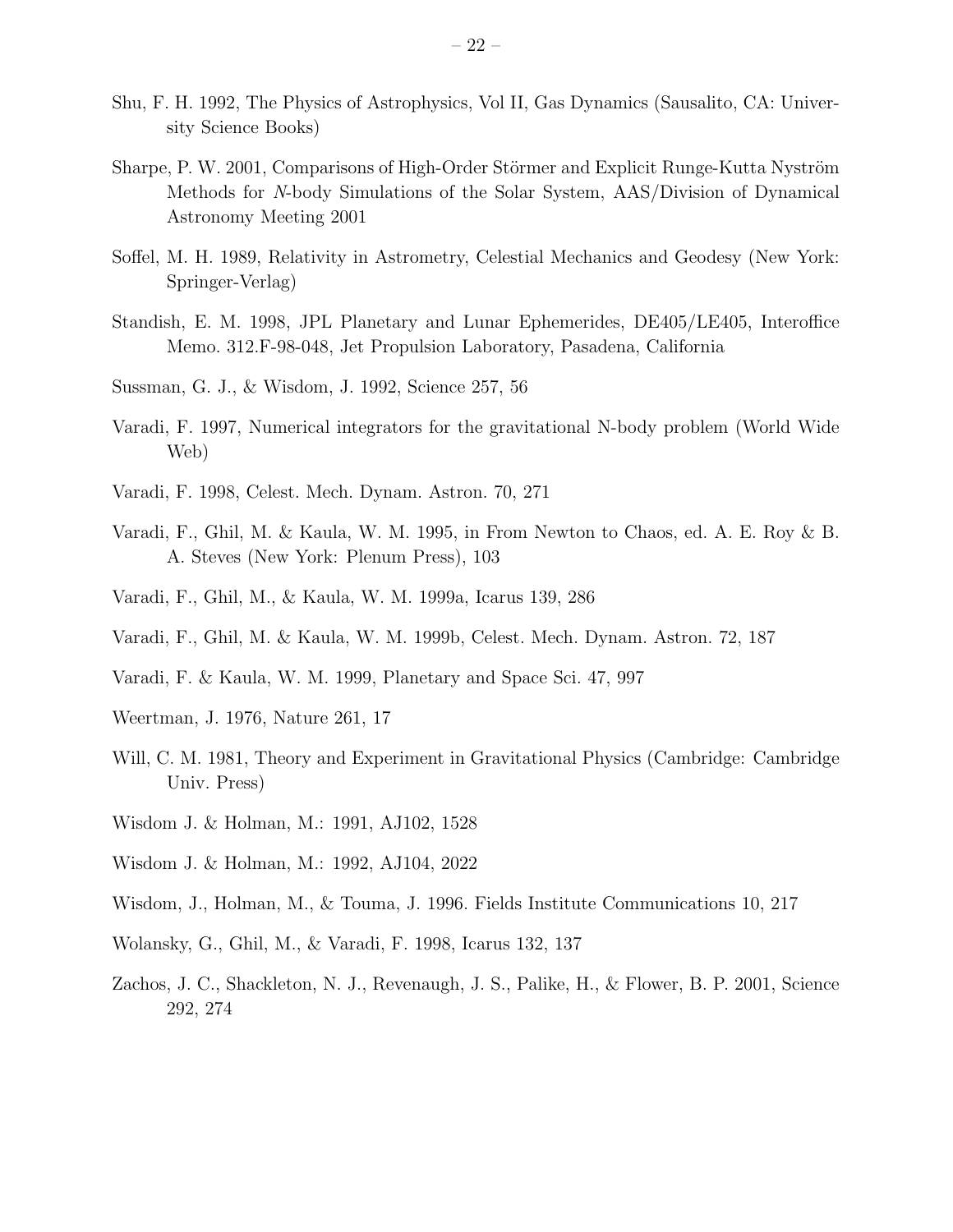| Simulation     | Modeling of | Step size | Length |
|----------------|-------------|-----------|--------|
| designation    | Moon        | (days)    | (Myr)  |
| R1             | barycenter  | 0.25      | 100    |
| R <sub>2</sub> | barycenter  | 0.3125    | 212    |
| R3             | barycenter  | 0.25      | 89     |
| R <sub>4</sub> | AM          | 0.3125    | 123    |
| R5             | resolved    | 0.03125   | 45     |
| R6             | $AM+IDA$    | 0.3125    | 6      |
| R7             | <b>MAM</b>  | 0.3125    | 207    |

Table 1: Summary of the simulations' properties. Except for R1, all include the effects of general relativity for each Sun–planet pair. The following abbreviations are used: AM–the averaged Earth–Moon model of Quinn et al. (1991); MAM–the modified averaged model; IDA–initial data are adjusted for consistency with the averaged model, following Quinn at al. (1991); See main text for details.

This preprint was prepared with the AAS IATEX macros v5.0.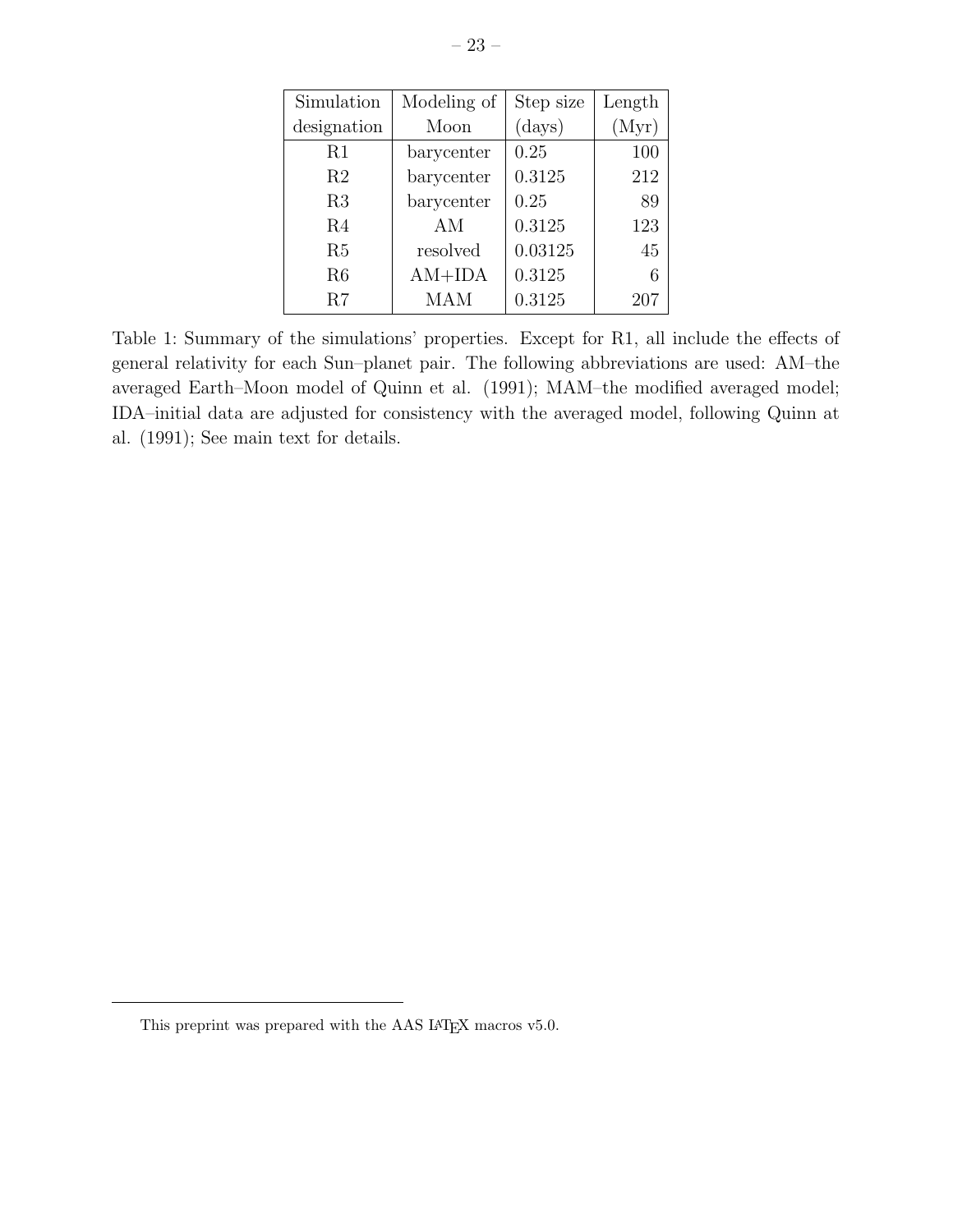

Fig. 1.— Earth's orbital eccentricity according to Laskar (1990) and our simulations with three physical models: one with the Earth–Moon model of Quinn et al. (1991), another one with these bodies resolved, and the last one with our improved Earth–Moon model. The time axis in all our figures runs from the present at the left toward the past at right, as is customary in geology and paleoclimatology.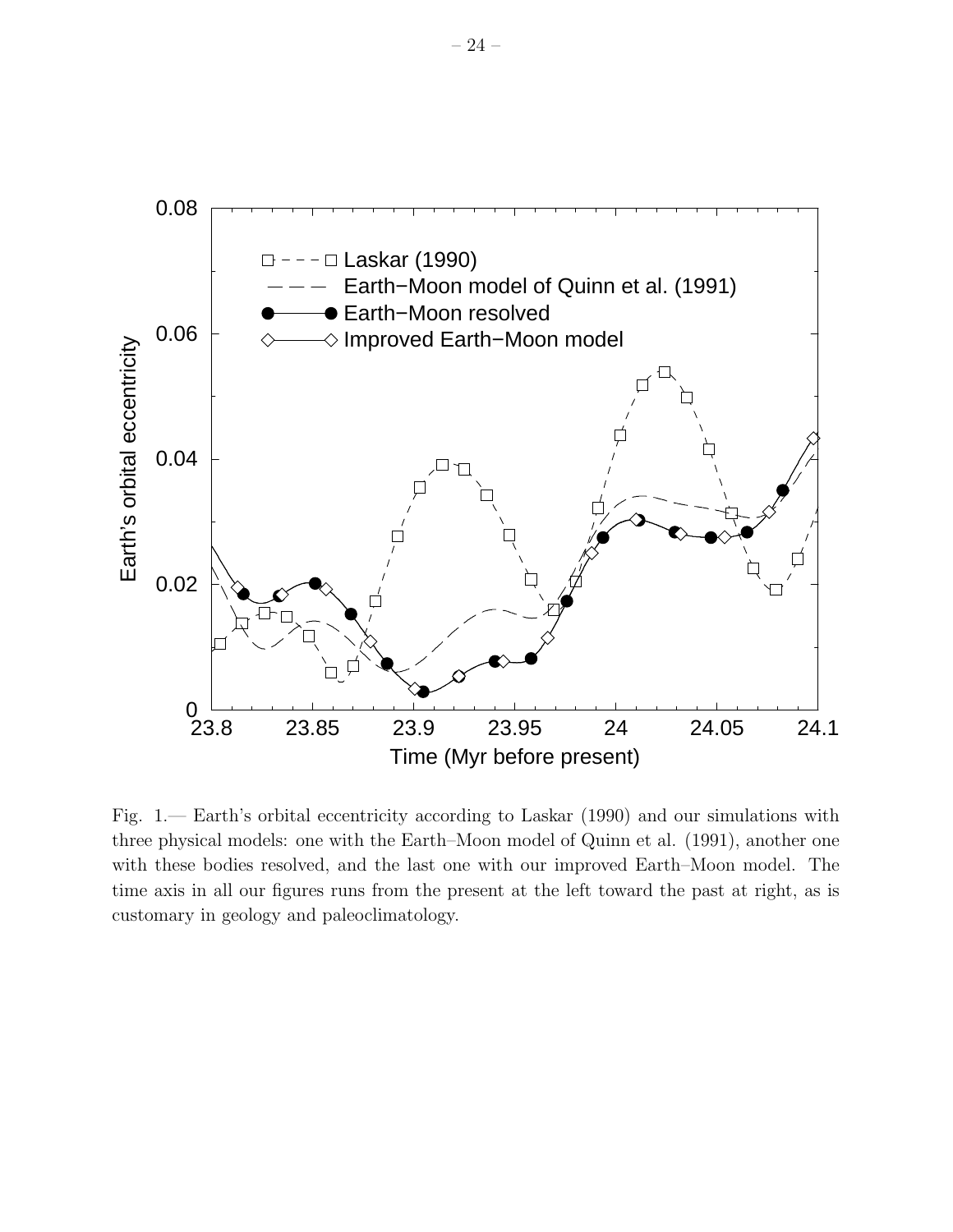

Fig. 2.— Fractional position error estimated from the difference between two integrations, R2 and R3: (a) over 10 million years (Myr); (b) over 100 Myr. The two runs differ only by their step size. Except for Mercury, the errors are less then  $10^{-3}$  for the past 60 Myr.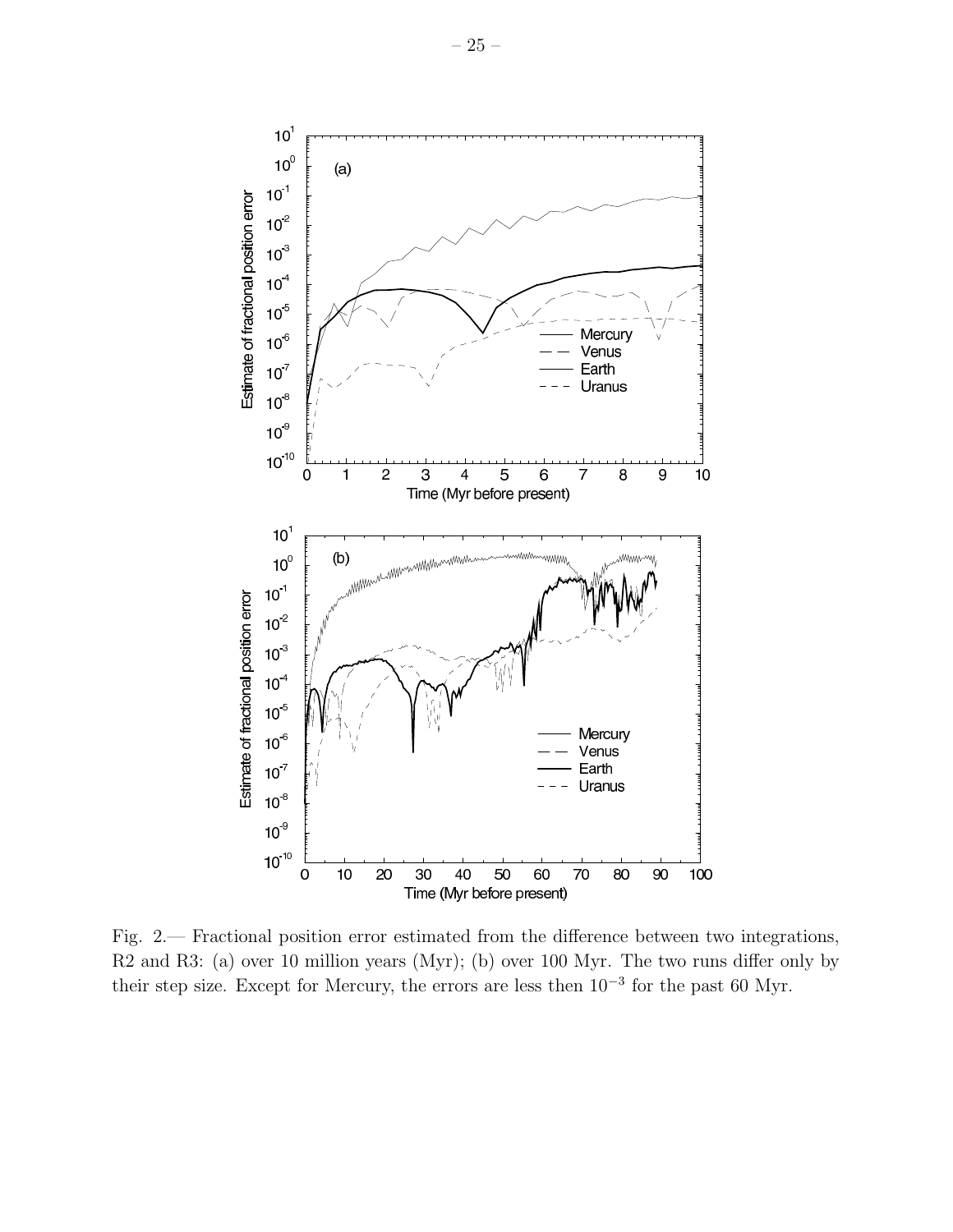

Fig. 3.— The combined effects of chaos and integration errors on the orbit of three planets: (a) Mercury, (b) Earth, and (c) Uranus. The differences between R2 and R3 in these planets' smoothed and unsmoothed vector eccentricities are plotted, i.e., the magnitude of the difference in (Laplace vectors)/(semi-major axis). See the main text for discussion.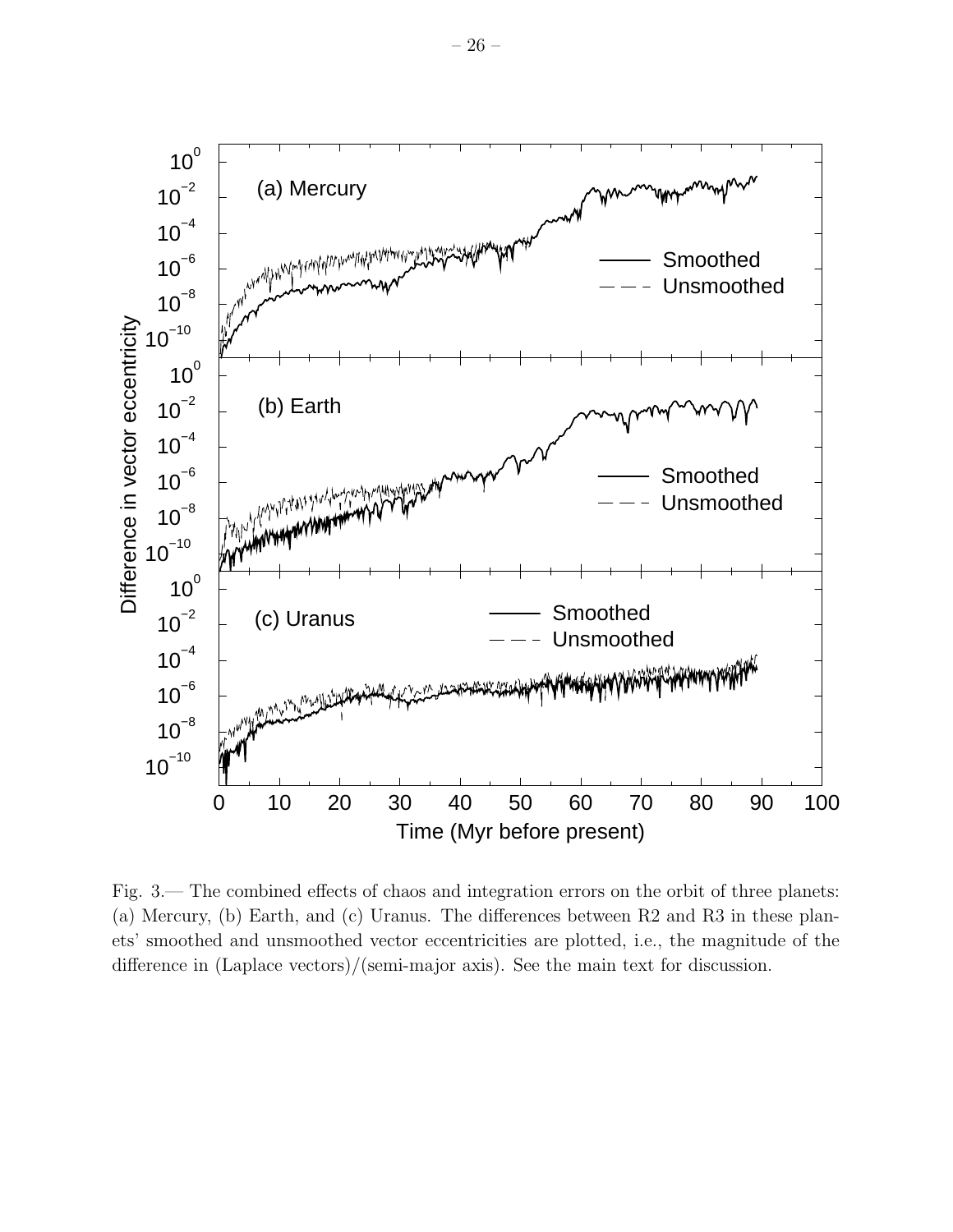

Fig. 4.— The effects of general relativity on Earth's orbital eccentricity: the two runs, R1 and R3, are identical except for R3 including these forces, while R1 does not.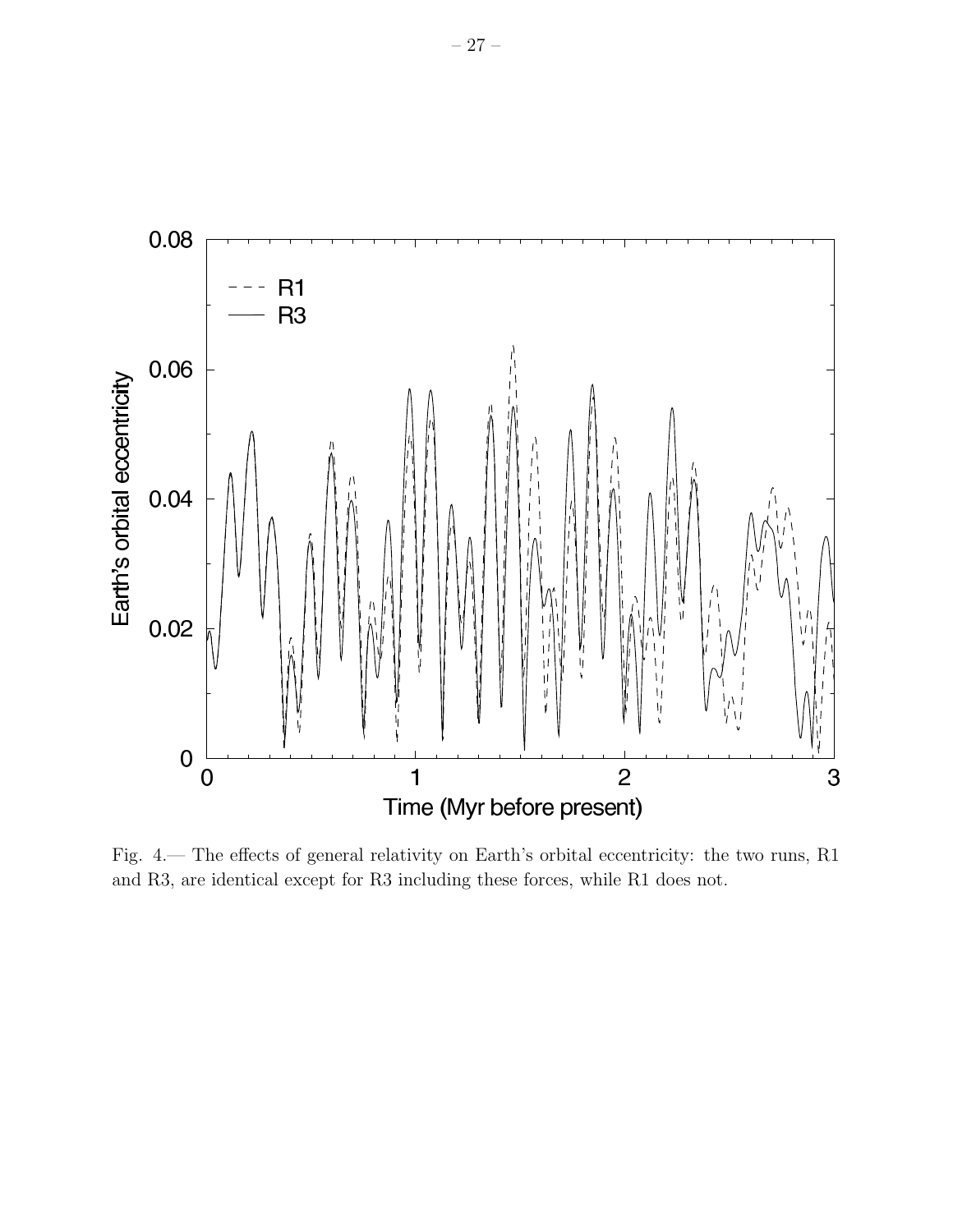

Fig. 5.— The difference in Jupiter's orbital eccentricity, between R1 and R3.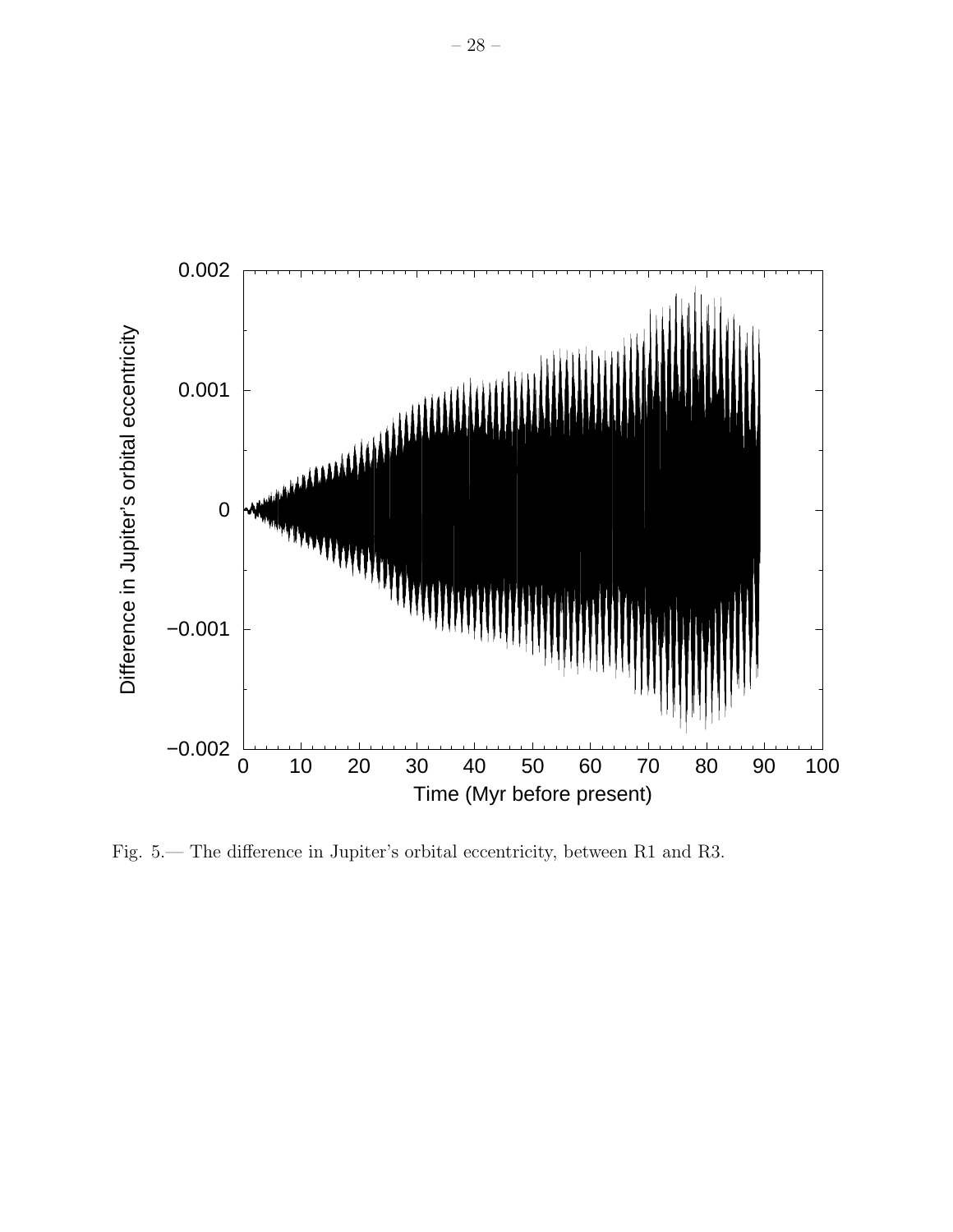

Fig. 6.— Comparison of R3, R4, R5; see Table 1 for a description of these three simulations.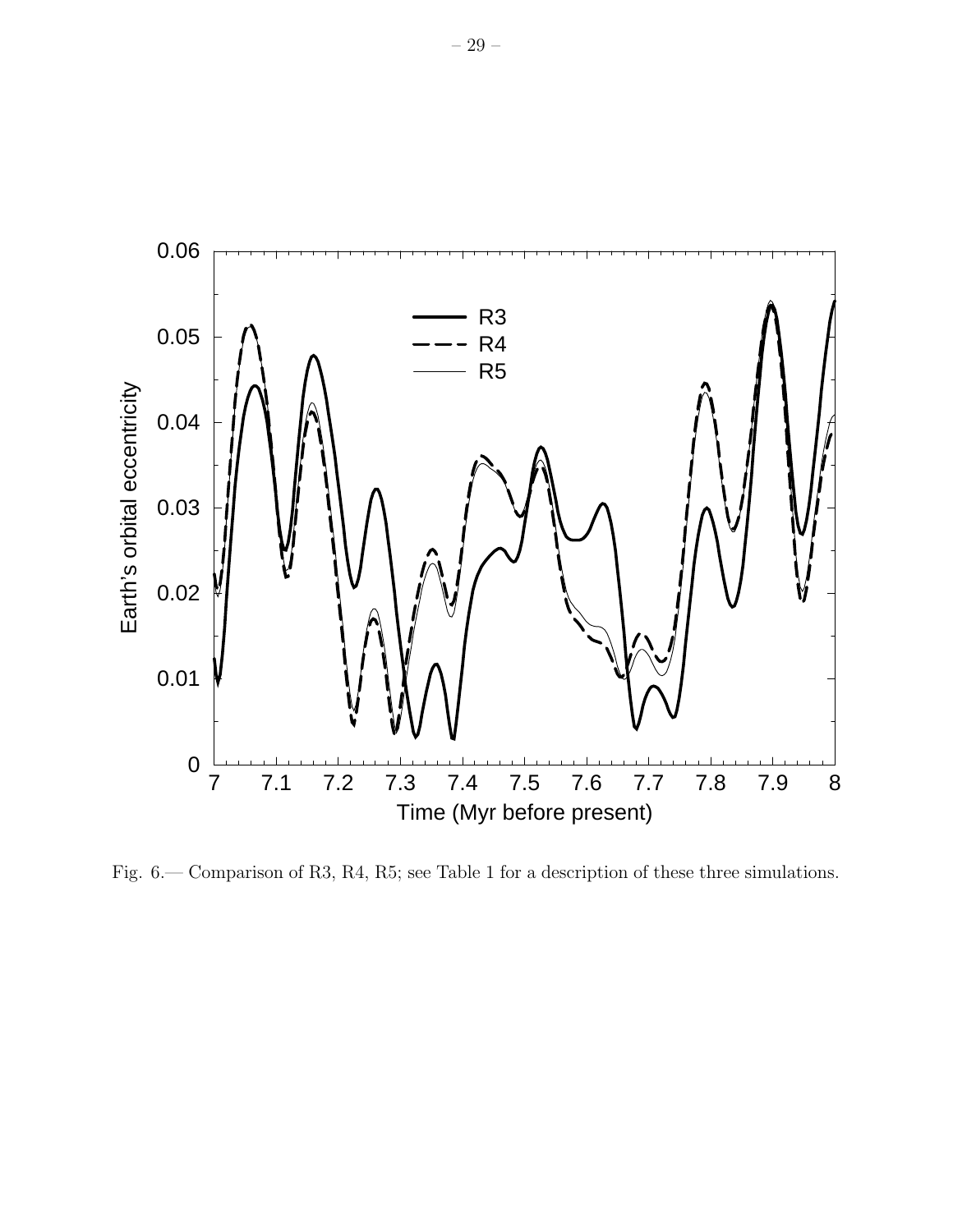

Fig. 7.— The difference in Earth's orbital eccentricity, between R5 and R7; the former model resolves the Earth–Moon system as two bodies, while the latter uses an averaged model with optimized  $f = 0.8525$  (see Table 1 and main text).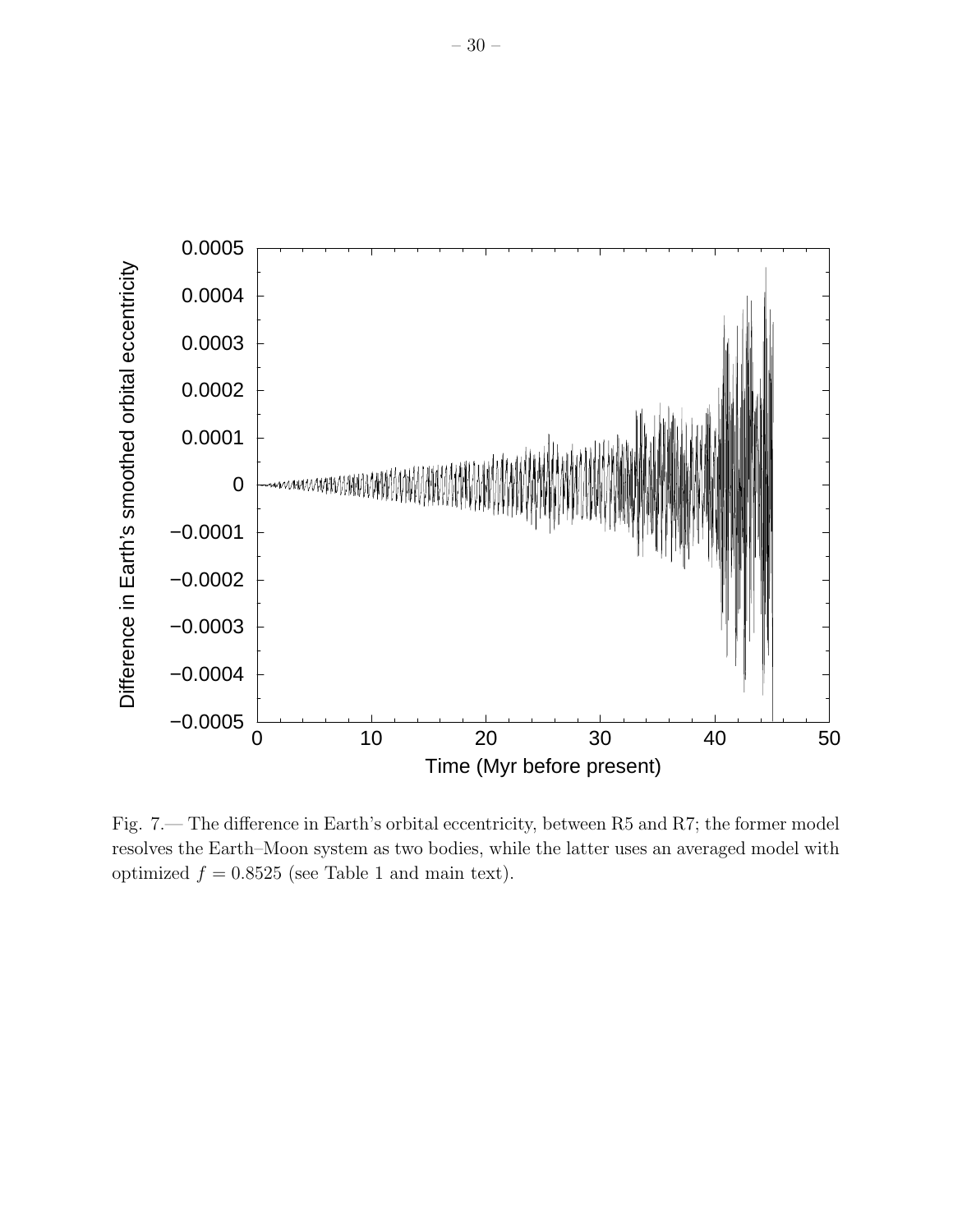

Fig. 8.— Comparison of Laskar's (1990) results and R7; the physical model of R7 most closely matches Laskar's.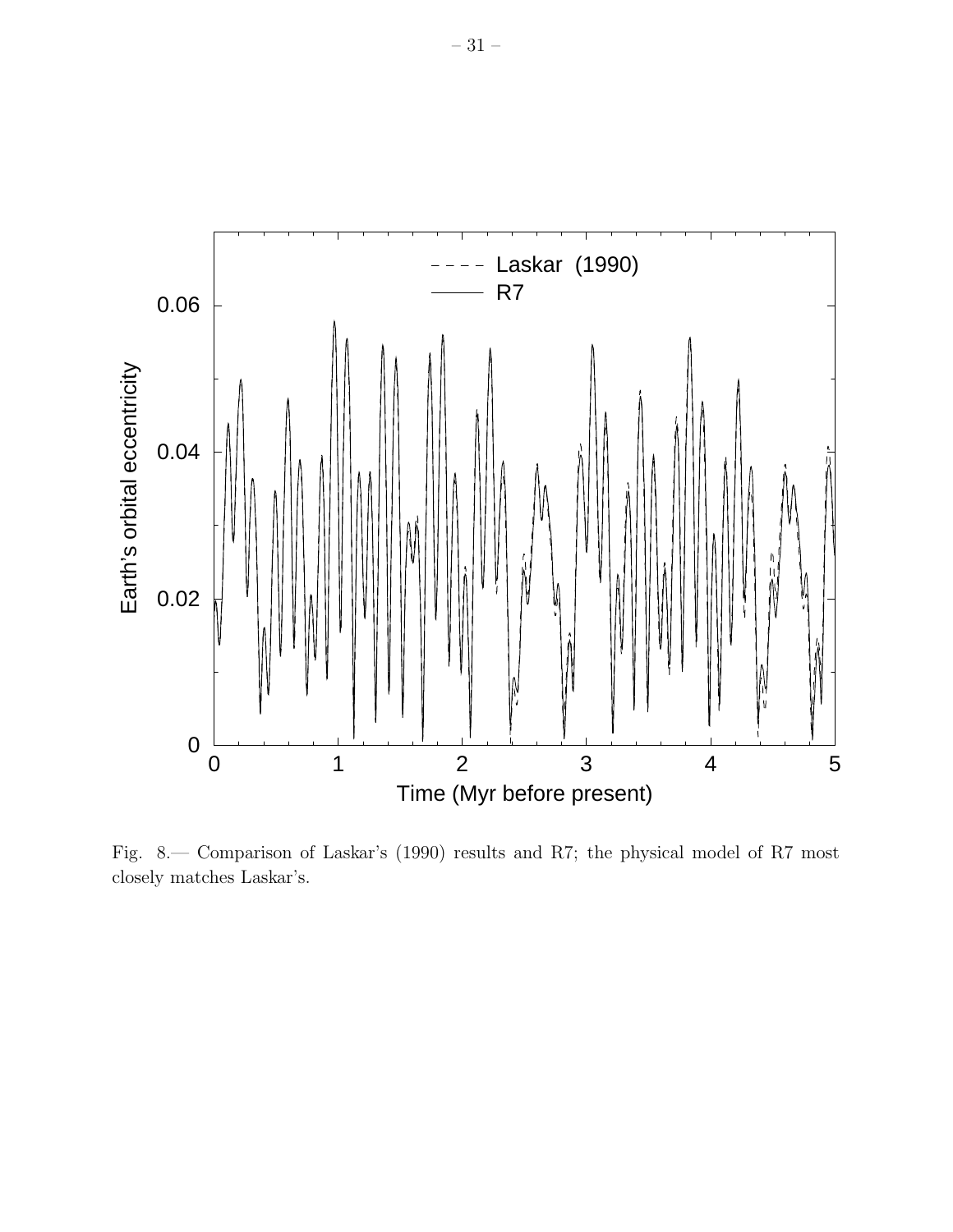

Fig. 9.— Comparison of the inner planets' smoothed orbital eccentricities in R7.